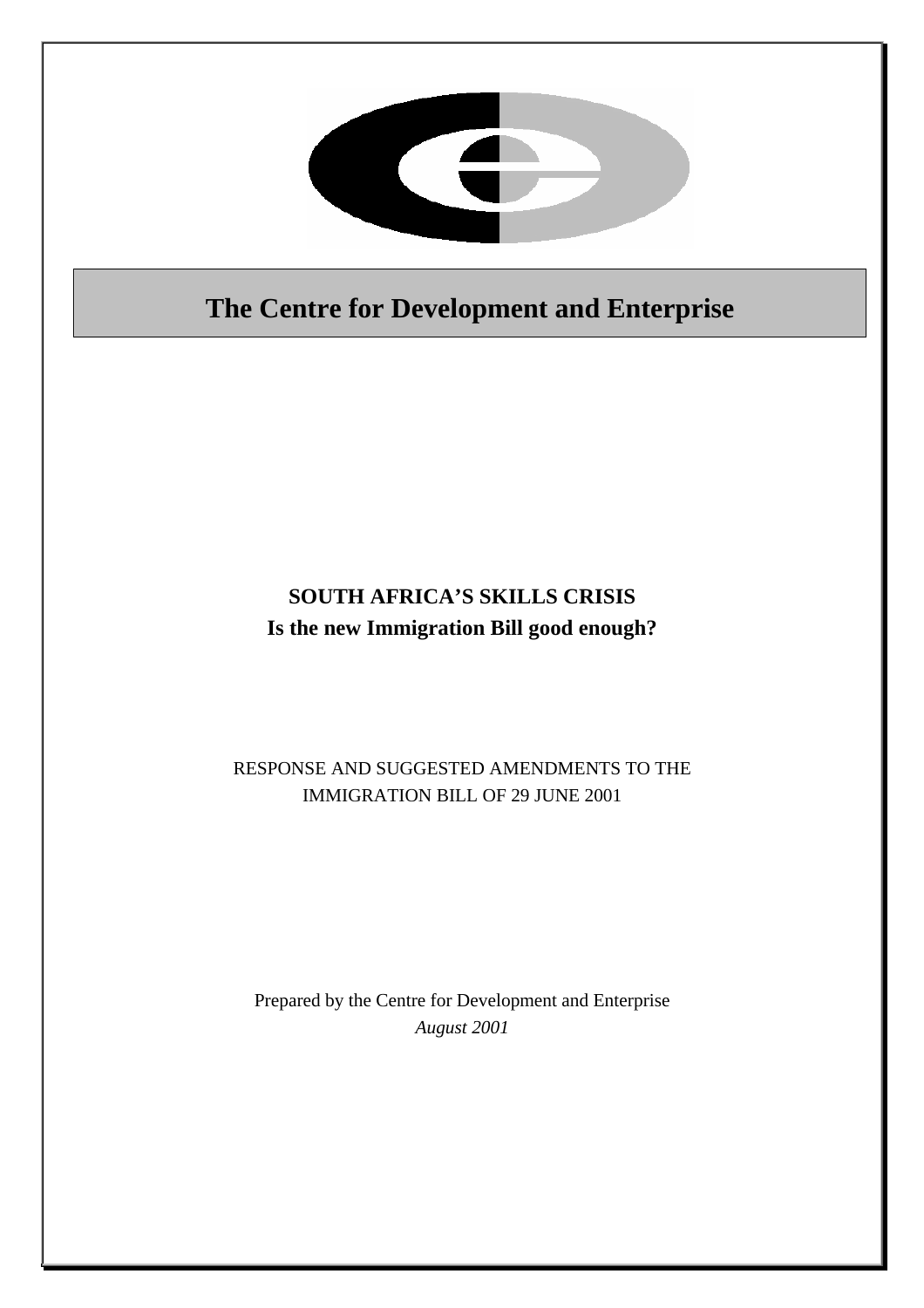#### **CONTENTS**

| <i>Executive summary</i>                                                                                             | i            |
|----------------------------------------------------------------------------------------------------------------------|--------------|
| Introduction                                                                                                         | 1            |
| Migration and economic growth<br>1.                                                                                  | $\mathbf{1}$ |
| South Africa's skills crisis<br>2.                                                                                   | 3            |
| 3. Dangerous mistake                                                                                                 | 5            |
| 4. How well does the Immigration Bill meet<br>the requirements of the economy specified<br>by President Thabo Mbeki? | 7            |
| 5.<br>Broad assessment: Good principles, but uncertain<br>outcomes of delegation                                     | 8            |
| A hegemony of regulation as opposed to the rule<br>6.<br>of law?                                                     | 9            |
| 7. Work permits and the micro-economics of business                                                                  | 11           |
| The fallacy of predetermined quotas of skills for<br>8.<br>individual work permits                                   | 12           |
| Restrictions in respect of other permits<br>9.                                                                       | 13           |
| 10.<br>The Immigration Advisory Board                                                                                | 15           |
| 11.<br><b>Summing up:</b> A regime of prescriptions and qualifying<br>or exclusionary clauses                        | 16           |
| 12. CDE Recommendations                                                                                              | 17           |

*Endorsements of CDE's response*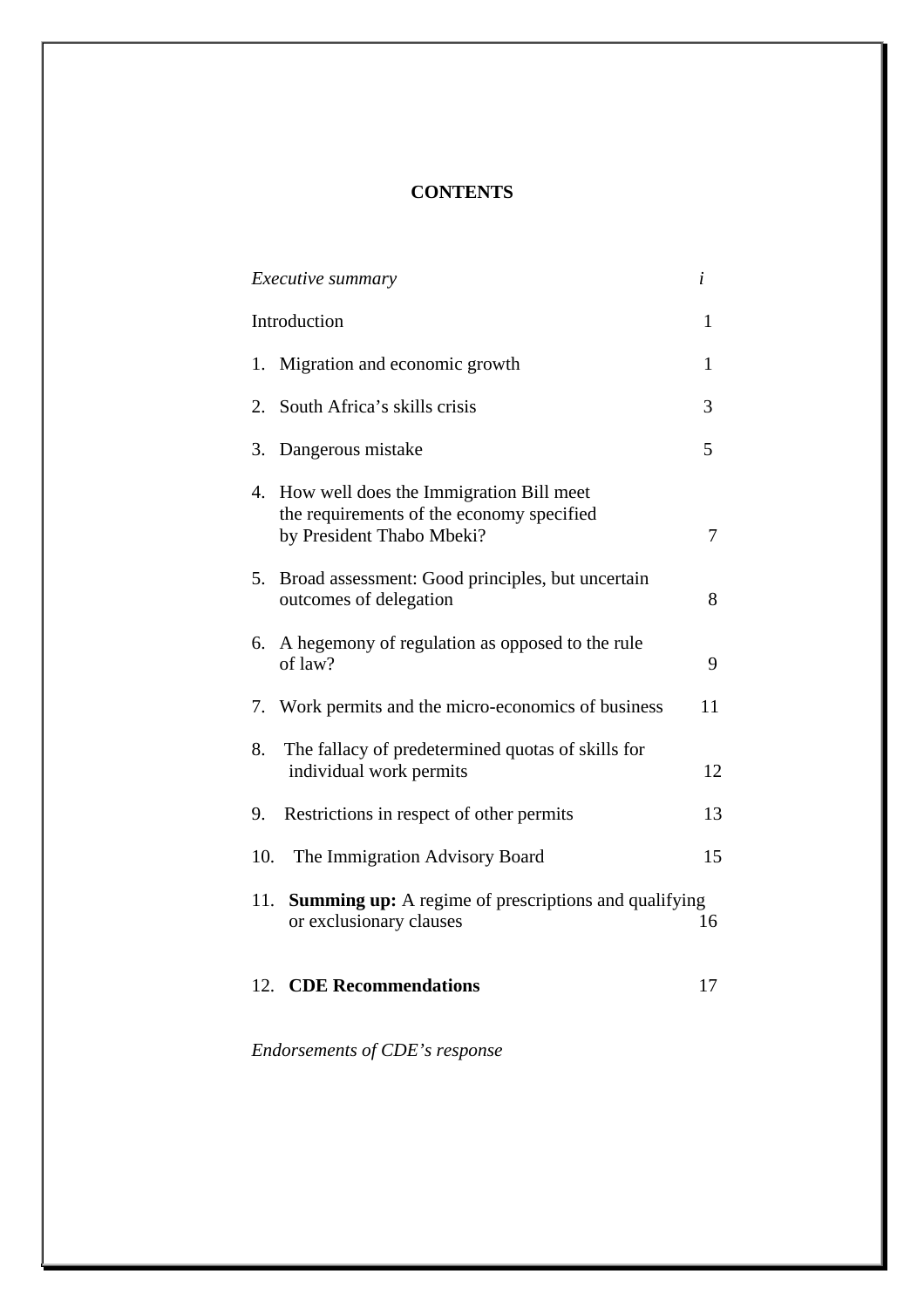#### *Executive Summary*

*In his state of the nation speech at the beginning of this year, President Thabo Mbeki committed government to 'improving competitiveness by lowering input costs throughout the economy'. He also said that: 'Immigration laws and procedures will be reviewed urgently to enable us to attract skills into our country.' How well does the Immigration Bill meet the requirements of the economy specified by President Mbeki?* 

- *The Bill reflects an intention to address the skills needs of the country and in this respect is an advance on existing legislation. It contains core principles that could facilitate the entry of the kind of skills that our economy needs.*
- *However, there are clauses in the bill which could have the effect of contradicting or undermining the sound general principles. What this means is that the Immigration Bill cannot be guaranteed to reduce our skills bottlenecks. More seriously, some of its provisions will actually raise operating costs substantially in areas of operations affected by the skills shortage. CDE has deep concerns that the legislation will not achieve the twin purposes that the President's injunctions from his February 2001 state of the nation speech quoted above imply.*
- *The terms 'skills or qualifications which may be prescribed from time to time', 'prescribed category', 'prescribed quota', 'prescribed requirement' or 'prescribed yearly limits of available permits' (in the case of Permanent Residence) usurp the principle of market demand and replace it with an elaborate system of categories designed in government offices. At issue here is not only the impossibility of anticipating market demand but also the prospect of delays in the processing of applications while calculations are made of the numbers and limits for categories.*
- *The objectives of the new immigration bill are to ensure that 'needed skills' are acquired by the economy. A critical issue is who decides what foreigners are 'needed' and on what basis the discretion is exercised. CDE challenges the assumption that 'needed skills' can be categorised, calculated, predicted or anticipated and would argue that the only proper test of 'needed skills' are the signals of the demands and requirements of the economy itself and its expansion and growth. How long will it take three different departments to agree on South Africa's skills needs? On the basis of which statistics? Furthermore, the bill specifies only that 'businesses may employ foreigners who are needed'. What about the kinds of foreigners that we would like to have as entrepreneurs or self-employed people? The guidelines do not specify the grounds on which the presence of people who will not be employed by others, is needed. The fact of the matter is that South Africa needs skills of all types and forms that cannot be predicted or categorised.*
- *South Africa is very unlike the Switzerlands, Singapores, Japans and Germanys of this world in that: our economic growth is significantly more constrained by skills shortages than theirs; our need for skills runs across almost every sector of the economy not merely one or two highly specialised areas; and instead of hordes of qualified people trying to get in, too many of our skilled people want to get out. There is absolutely no threat that we will be overwhelmed by applications from engineers, IT technicians, doctors, mechanics, accountants, entrepreneurs, teachers, nurses or any other profession. In fact, we will have to struggle to attract them. Why then this inordinate caution on the part of our legislators?*
- *A large corporate employer may be able to absorb the costs of inter alia having to pay the fees of a chartered accountant to provide necessary certification; a ratio of the possibly inflated remuneration for each foreign employee into the Training Fund – in effect an additional tax; but if a small or medium sized business needs to attract foreign skills the costs, or the risk of costs, may be such as to discourage the employer from even trying. This is hardly what President Mbeki committed the government to in his state of the nation speech.*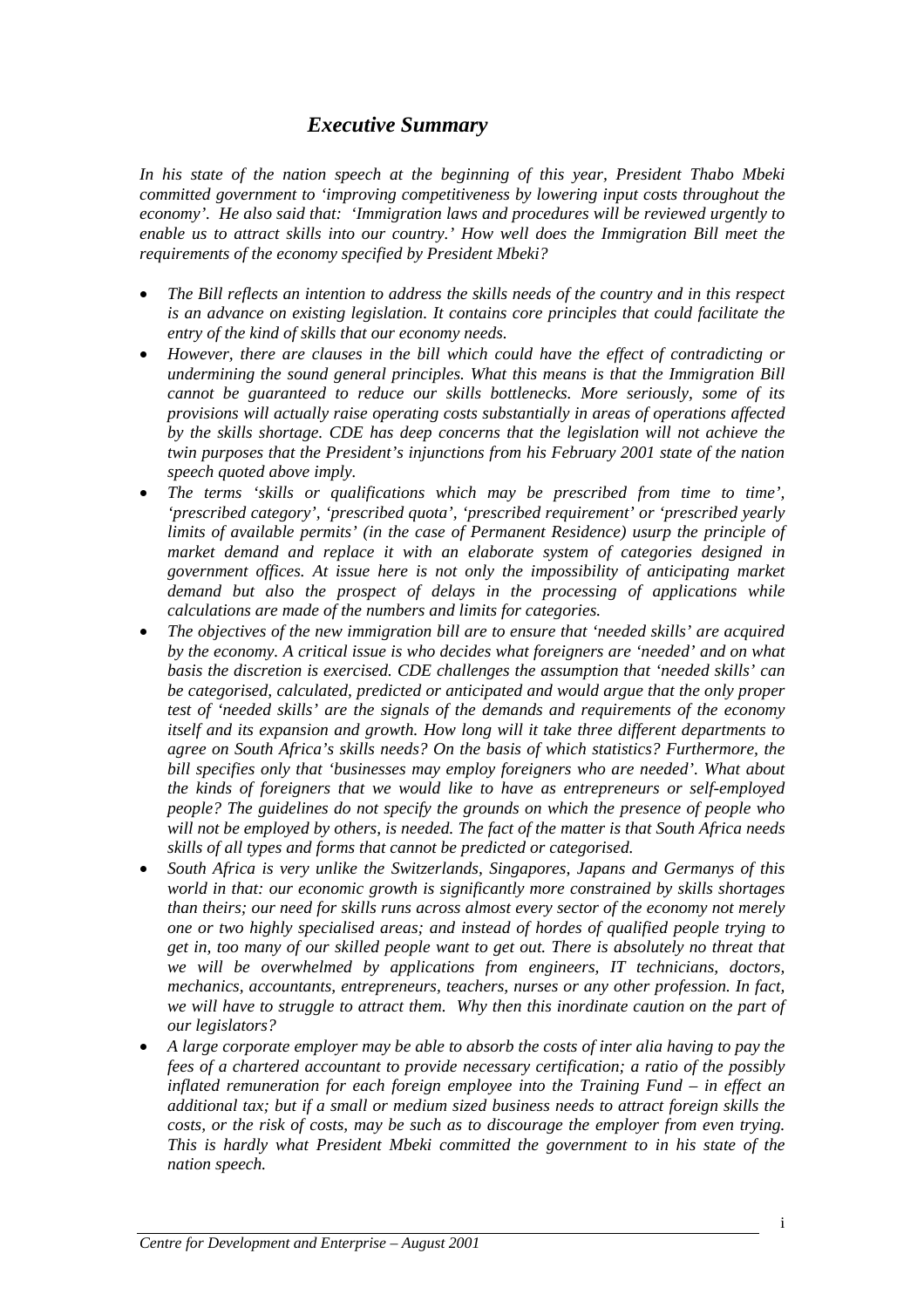- *What this Bill does is empower officials to decide what is best for the economy. One is expected to believe that the officials have the best of intentions and that their regulations and prescriptions will honour the commitments of the President. Unless the Bill itself specifies very clearly what the outcomes of its provisions should be it should not be supported. This Bill does not do that and for this reason falls woefully short of what the President promised and what South Africa desperately needs.*
- *The Bill will not provide the basis for a 'rule of law' but could lead to a hegemony of bureaucracy. The goal of attracting desirable immigrants will be neutralised by an opposite objective of limiting any conceivable competition to South Africa's existing labour force.*
- *At every point of consideration, the State will judge the desirability or need for the particular benefits that the foreigner might bring into the country. It amounts to a web of intervention that will tax the government's information systems and the judgement and capacity to process applications beyond the limits of what is possible.*

#### *Recommendations*

*The bill in its current form cannot be supported. What is required is a process of rapid review and redrafting to remove all the prescriptions and regulations which could contradict the bill's sound principles. What South Africa needs is migration legislation that will result in the large scale flow of skills essential for the economy.* 

*CDE recommends inter alia the following revisions:* 

- *The legislation must guarantee unambiguously that until such time as South Africa's educational crisis and training deficits are overcome, the entry of all potentially economically productive skills is facilitated. In this regard the drafters should accept that onerous criteria are bound to exclude skills and aptitudes that the economy needs;*
- *the requirement that terms and conditions for employment of foreigners should not be inferior to those prevailing should be scrapped in the case of all skills above the level of, or outside of, those to which industrial council and bargaining council agreements apply;*
- *that the requirement of a special training fee be dropped in the case of employment of foreigners; and*
- *that the legislation provides clear guidelines concerning the minimum investment capital requirement for entrepreneurs and self-employed persons so as to include small and micro-entrepreneurs.*

#### *Note: This CDE response has been endorsed by*

- *\* American Chamber of Commerce*
- *\* British Chamber of Business in Southern Africa*
- *\* University of the Witwatersrand, Johannesburg*
- *\* Potchefstroom University for Christian Higher Education.*

*--------------------------------------------------* 

*Centre for Development and Enterprise 17 August 2001*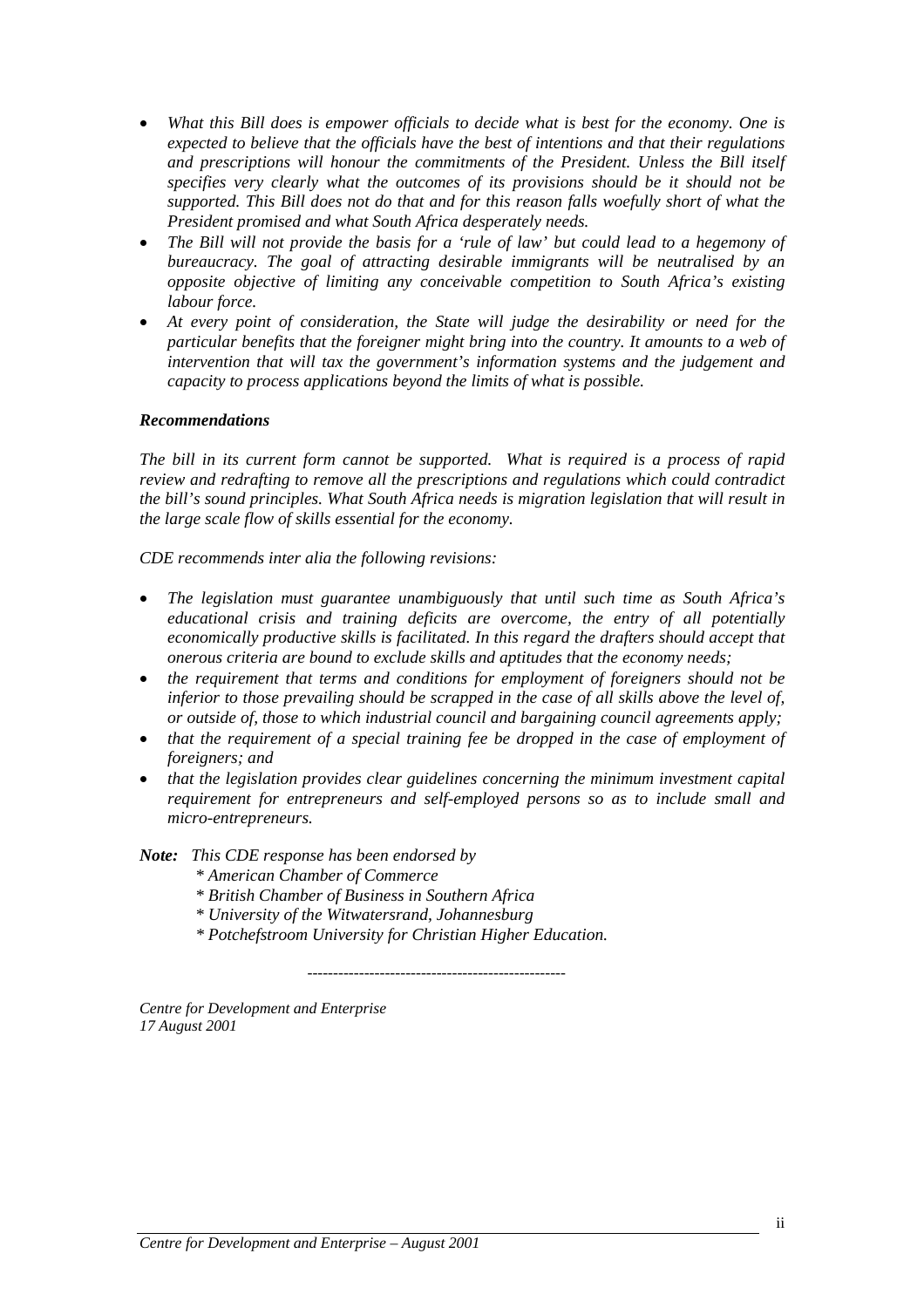# **SOUTH AFRICA'S SKILLS CRISIS: Is the new Immigration Bill good enough?**

### **CDE Response and suggested amendments to the Immigration Bill of 29 June 2001**

# **Introduction**

South Africa's immigration laws are badly in need of revision. The legislation currently in force dates from an earlier period of our history when the apartheid government was highly discriminatory about the racial and ethnic identities of wouldbe immigrants. Furthermore, for long periods from the sixties to the eighties, South Africa was a reasonably popular destination for people seeking to escape from constraining economic conditions in their own countries. As a result South Africa generally gained significantly more than it lost from the international movement of people. It was also a period before globalisation and the mobility of international capital had increased the need for a free movement of skills and expertise across international boundaries to service capital investment in its new locations.

Today South Africa's needs in respect of immigration have changed quite dramatically. No longer is it readily able to attract skilled immigrants and since 1994 the outflow of skills has been greater than the inflow – our so-called brain drain. The official statistics are not an accurate representation of the situation and, as we detail below, one may safely assume that South Africa's ratio of losses to gains of skilled persons and their dependants average around five to one.

To its credit the government has devoted considerable effort and resources to developing a new immigration policy and associated legislation over the past five years. Recently the critical need for skilled immigration has also been given new urgency by the President. In his February 2001 state of the nation address, President Mbeki emphasised the need to focus on micro-economic issues that constrain [i](#page-24-0)nvestment despite successes at the macro-economic level.<sup>i</sup> He committed government to:

- *'improving competitiveness by lowering input costs throughout the economy' (p4);* and promised that
- '*immigration laws and procedures will be reviewed urgently to enable us to attract skills into our country'* (p8).

### **1. Migration and economic growth**

CDE's comments on the Immigration Bill of 29 June 2001 are the product of considerable comparative and domestic research on international migration and South Africa's policy in this field. This work is captured in the following publications: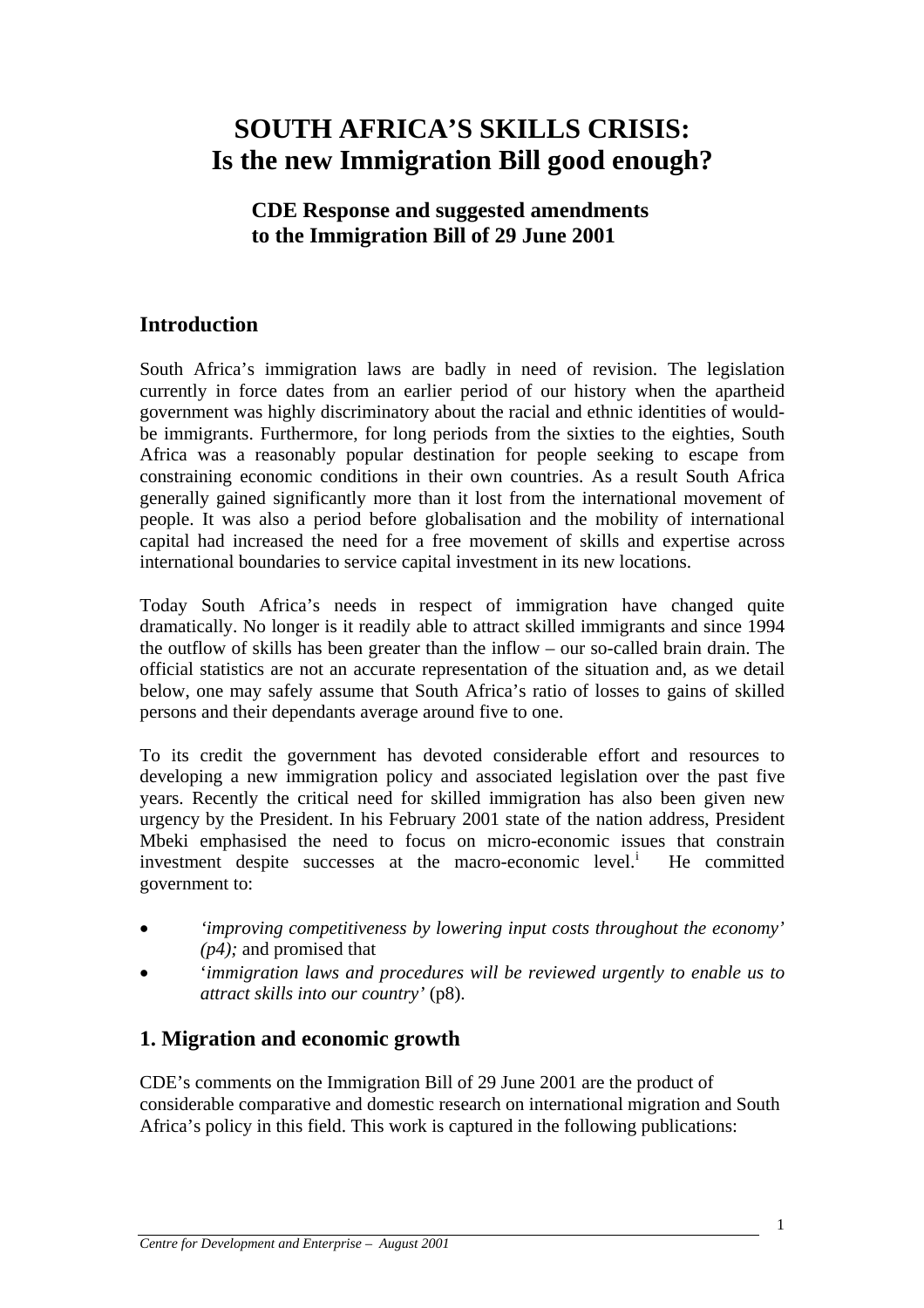- CDE Research No. 6: *People on the move: Lessons from international migration policies* June 1997;
- CDE Research No. 7: *People on the move: A new approach to crossborder migration in South Africa* June 1997;
- *CDE Response to the Draft Green Paper on International Migration* June 1997;
- *Migration and refugee policies: An overview* a CDE book edited by Ann Bernstein and Myron Weiner, published by Pinter Press, London, 1999;
- *Becoming the 'world's most promising emerging market': Is government's White Paper on International Migration good enough?*  CDE's response to the government's White Paper, February 2000; and
- *Suggested amendments to the draft Immigration Bill of 2 February 2000,* March 2000.

Our conclusions from this extensive body of work can be summarised briefly.

- CDE is in favour of migration as a phenomenon. Many migrants are the risktakers of their communities, people with the drive and need to work hard. South Africa will not become a successful world competitor as a closed, protectionist, narrow society.
- If South Africa wants to become a competitive economy in the global system, consideration must be given to the relationship between opening our borders to trade, industry, culture, communications and capital, and the movement of people which must inevitably follow. The value of attracting skilled immigrants has long been understood by developed countries that often send expeditions to 'poach' desirable individuals from other nations.
- In the global economy today, economic growth and competitiveness is increasingly determined by high level skills inputs: the value added by innovations in management, production systems and technological innovation and by the levels of entrepreneurship and new risk ventures.
- *Against this background, government's migration policy becomes a test case of the coherence of government thinking on economic development.*
- This does not mean that an open invitation should be issued to everyone to migrate to Africa's southern tip. States have a right to secure their borders and keep out criminals and to do this effectively. A clear distinction needs to be made between crime control and migration issues. Strict crime control measures should not be used as tools of migration management and nor can migration control be used as a strategy against crime.
- CDE accepts that the country faces a problem of large scale illegal migration across its borders and that we need effective border controls and equally effective but humane measures to deal with illegal immigrants inside the country. We have long argued that resources have to be freed up to improve controls over illicit cross-border movement of people and goods.
- Accordingly CDE considers that laws, regulations and procedures in respect of desirable entry of people need to be simple, unambiguous and capable of being implemented speedily in each individual case.
- *Government's immigration policy must be more effectively positioned as a facilitator of national economic growth.*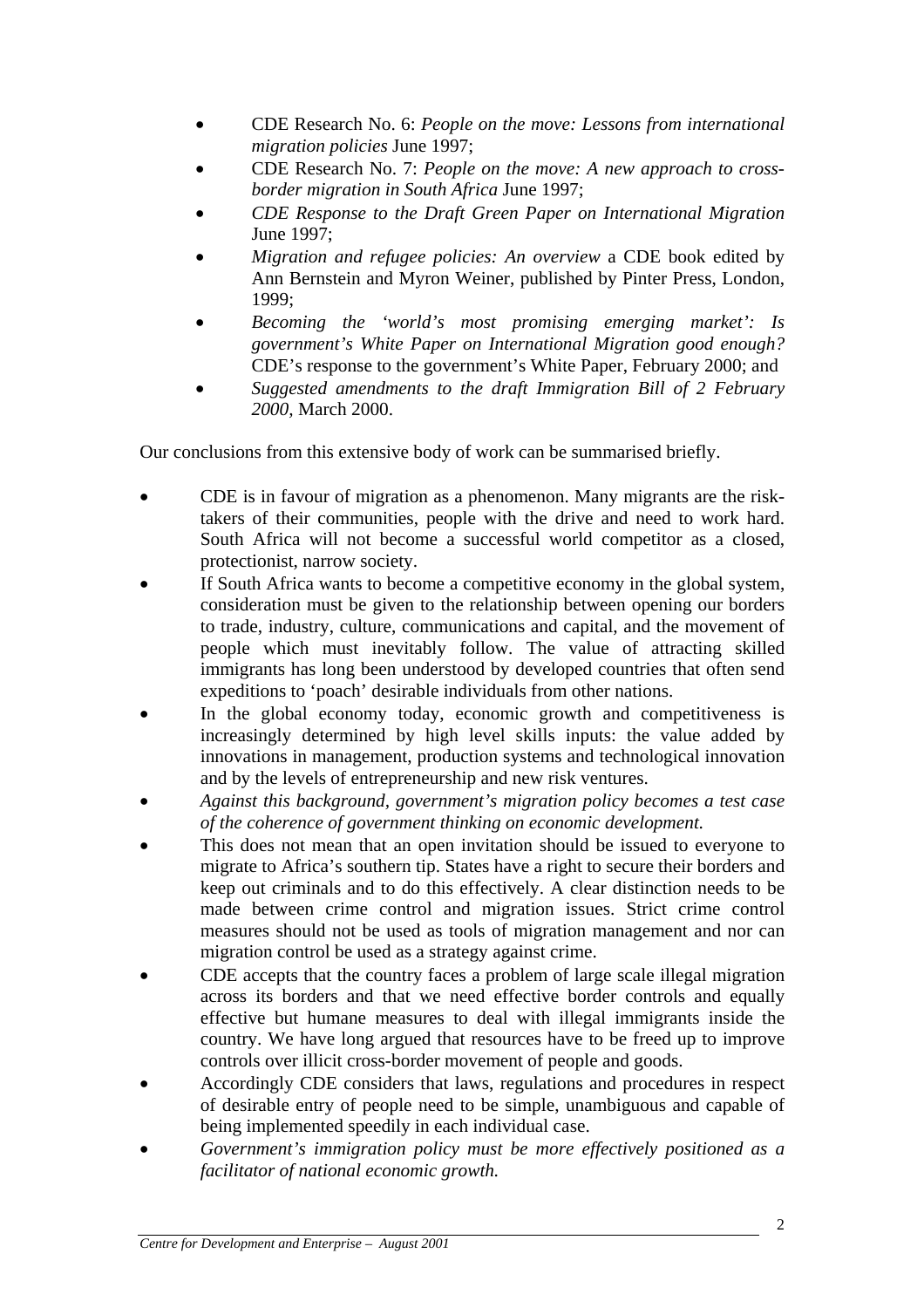- CDE advocates a two-tiered approach to migration policy  $-$  for skilled and unskilled migrants and argues that a crucial distinction must be maintained between these two categories. However, we will not deal with unskilled migrants here – our detailed policy approach can be found in CDE Research No. 7 *People on the move: A new approach to cross-border migration in South Africa* June 1997.
- CDE is in favour of the immediate lifting of all restrictions on skilled people from anywhere in the world moving to South Africa. Skills and experience that have been acquired at a cost to governments elsewhere in the world are a most important form of foreign direct investment, even more valuable than its monetary equivalents. Economic growth requires as many skills as we can grow, hire or import.
- Such a new immigration policy will impose a great burden on leadership but leadership is one resource with which South Africa is well endowed.

# **2. South Africa's skills crisis**

The country's focus on illegal, generally unskilled migrants has drawn attention away from the real crisis issue – the enormous and growing shortage of professional and managerial skills which undermine prospects for sustained economic growth. The definition of 'skilled persons' should be expanded to include not only the traditional professional, technical, managerial and investor categories but also entrepreneurs of all kinds who have some demonstrated skills in the creation and management of either formal or informal enterprises.

South Africa must recognise that the country has a skills crisis that is deeply prejudicing economic growth and confidence. Not only is our own educational system currently failing to produce the amount of high-level skills that economic competitiveness requires but we are losing skills dramatically with disastrous consequences. Evidence recorded by the *South Africa Survey – 2000-2001[ii](#page-24-1)* shows that:

- from 1994 to 1999 we gained 29 000 legal immigrants, most of them skilled;
- but the official statistics record a loss of 54 000 similarly qualified people to emigration;
- it is freely acknowledged that our emigration records are incomplete. The project *South African Network of Skills Abroad,* based at the University of Cape Town, has revealed that almost three times as many people emigrate as are recorded in our official statistics. The official statistics themselves show an excess of emigrants over immigrants, but if we take account of the unofficial emigrants as well, it seems clear that we are losing around five people for every one legal immigrant;
- an international survey conducted by a Swiss business school found that the likelihood of well-educated people remaining in their country of birth was lower for South Africa than for any other country in the world except Russia;<sup>[iii](#page-24-1)</sup>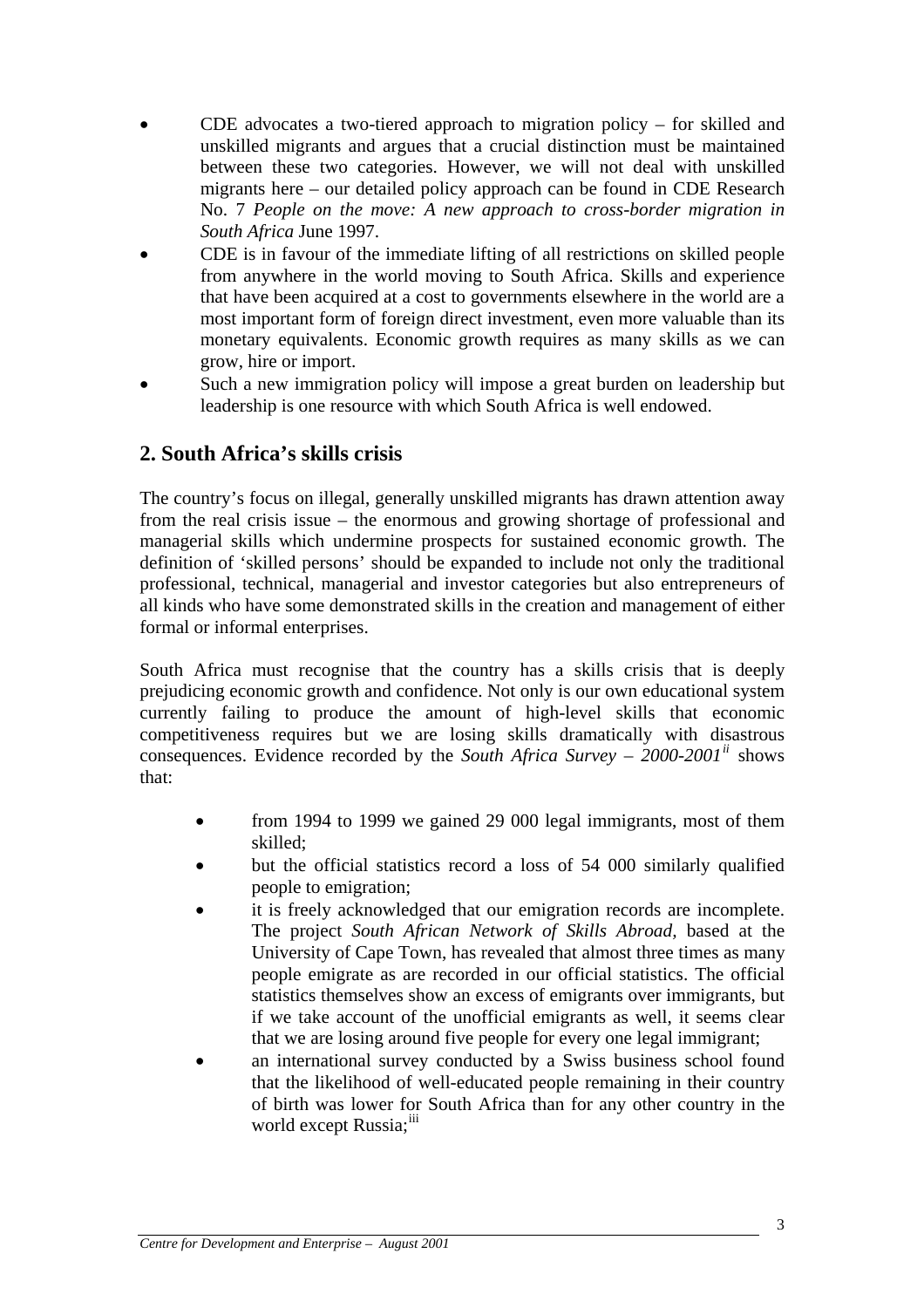#### *WHISTLING IN THE WIND*

- In June 2001 health minister Manto Tshabalala-Msimang said, 'we want to state quite clearly that, although we recognise migration as a normal phenomenon in any free country, we will continue to object vigorously whenever developed countries plunder the meagre skills resources of developing countries in organised recruitment raids, countries that systematically under-produce skilled workers because it is cheaper to poach them from poorer countries are guilty of exploitation. This is simply colonialism in a new guise --- and, in the context of knowledge-based economies, it is as destructive to our national interests as the rape of our natural resources was in the past.<sup>'[iv](#page-24-1)</sup>
- Transport MEC in KwaZulu-Natal, S'bu Ndebele, reportedly suggested that go[v](#page-24-1)ernment should take legislative action to prevent skilled people from leaving. $v^2$
- Deputy President Jacob Zuma is reported to have said that SA had to ensure that doctors trained here showed sufficient patriotism to stay.  $\overline{v}$  According to Zuma, 'The question we need to ask ourselves again is: what are we doing to ensure that the recruits we bring into our system are ones that are most likely to stay in the country and serve the people? … We have the choice to continue to spend valuable resources training doctors to benefit foreign nations or to develop strategies to ensure that we train doctors for our own nation.<sup>'[vii](#page-24-1)</sup>
- In June 2001, the UK government reportedly 'bowed to pressure from SA by agreeing to tighten its policy on the recruitment of doctors, nurses and teachers from the country'. UK National Health Services employment policy head, David Amos, apparently said that the UK government was the only country in the world to adopt such a stance, indicating its commitment to 'ethical' recruitment and to helping developing countries in tackling their problems. 'We got a clear message from the SA government not to poach staff,' said Amos.<sup>[viii](#page-24-1)</sup>

Migration is a reality that cannot be stopped. People presently leaving the country are following precisely the same forces that caused millions of black South Africans to defy the apartheid legislation of influx control – and for the same reason – to improve their lives. Legislation and policing failed to sustain influx control. There is no evidence that they will work now. Does the government really grasp the magnitude of this global phenomenon?

It is not surprising that Canada's provincial premiers rebuffed a formal plea to stop recruiting SA's doctors and other health professionals. Only Nova Scotia, one of Canada's poorest provinces, responded positively, stating that it did not on principle recruit from developing countries, but, according to an envoy. 'The rest effectively told me to get lost.<sup>'[ix](#page-24-1)</sup>

 International mobility is increasing, governments will all pursue their own interests. Rather than special pleading, SA should be entering the global market place, competing for skills and trying to attract them to SA.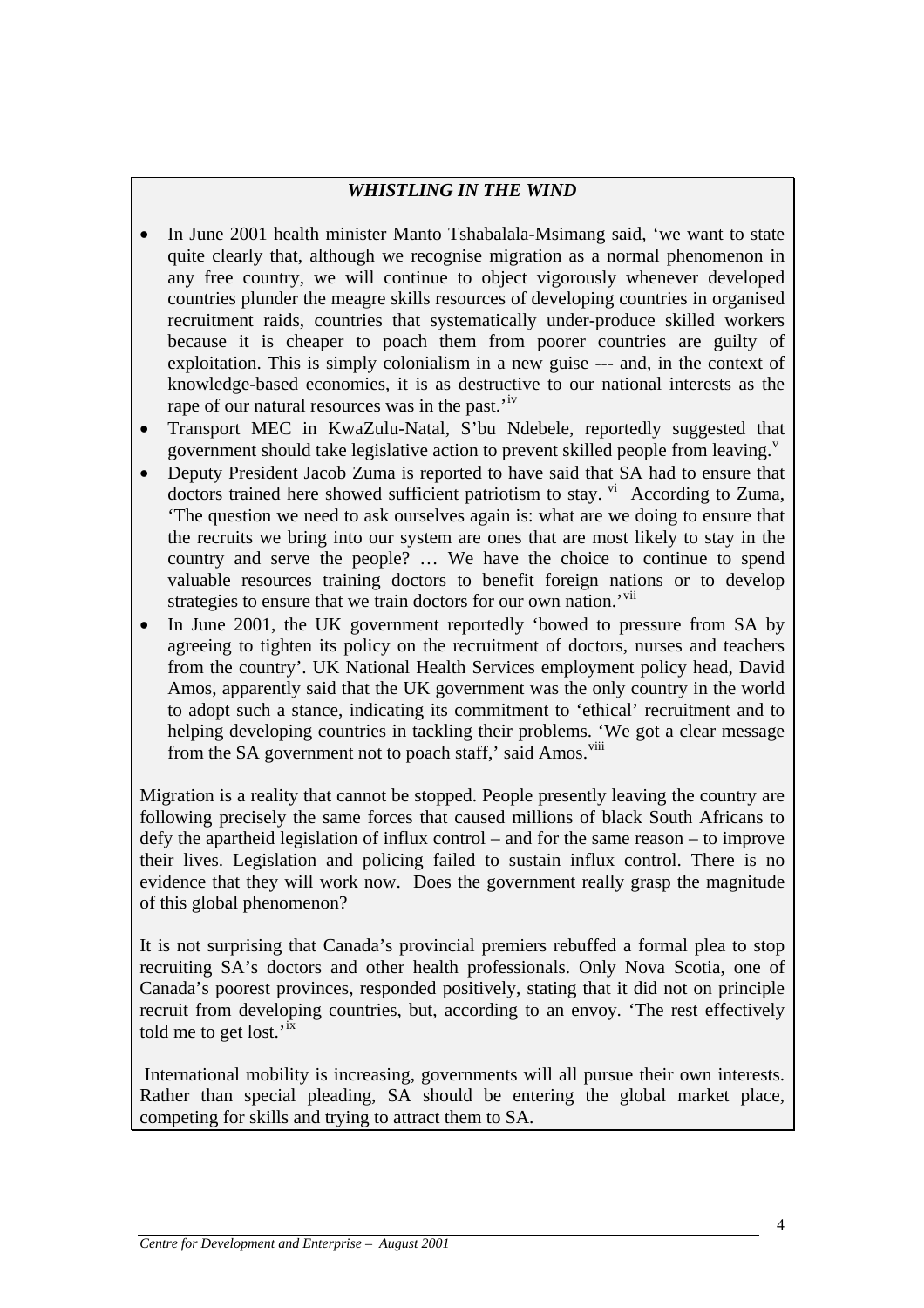- the people we are losing are very largely highly skilled persons and their dependants. Some 77% of South Africans emigrating to the US, for example, have tertiary qualifications and a leading US credit rating agency, Tomson Financial Bankwatch, estimated in 2000 that up to one-sixth of South Africans with tertiary education were living abroad; $^x$  $^x$  and
- as a consequence of these trends and our mediocre educational output, *PE Corporate Services*, a consultancy with an established reputation for manpower surveys, has estimated that we have a shortage of between 350 000 and 500 000 employees in the managerial and technical sectors.(*See box: South Africa's Skills Crisis, page 6)*

The critical need for a skills-flow into the country may not be very visible in our present phase of sluggish growth, but when the next economic upswing occurs, our critical shortage of technical, managerial and professional skills will be exposed as an abrupt artificial ceiling on growth.

Numerous other countries target our skilled professionals and technicians for recruitment. The government frequently complains about this and has made representations at the highest diplomatic levels. (*See box 'Whistling in the wind' on page 4)* But up to now we have done little to attract skills from abroad and the existing legislation has been aimed at keeping them out. South Africa's complaints about the recruitment of our skilled personnel reflect a failure to appreciate the realities of the competitive global economy and increased opportunities and incentives for greater personal mobility.

### **3. Dangerous mistake**

It is a fallacy to think that there is a contradiction between equal opportunities for all South Africans irrespective of colour and the active participation of employers in the global marketplace for skilled personnel, in light of the following facts:

- the entry of skills will increase the capacity of the South African economy to expand and provide more job opportunities for all residents;
- the entry of skills is necessary to expand the capacity of the country to train and educate all its citizens to world class standards; even the substantially underestimated official statistics on emigration after 1994 show an average net loss of over 4 000 largely skilled persons per annum; and
- more skilled people at the middle levels of skill will play a part in lowering the income gap between highly skilled and unskilled in the country.

Migration controls do not protect uncompetitive local labour for very long. The real answer to labour vulnerability is to train local workers and job seekers rather than keeping out competition. For this reason, it is essential that:

- South Africa recruit skills abroad as a matter of urgency;
- policy makers understand the beneficial economic effects of dramatically expanding the pool of skilled labour in this economy;
- 'skills' are defined very broadly: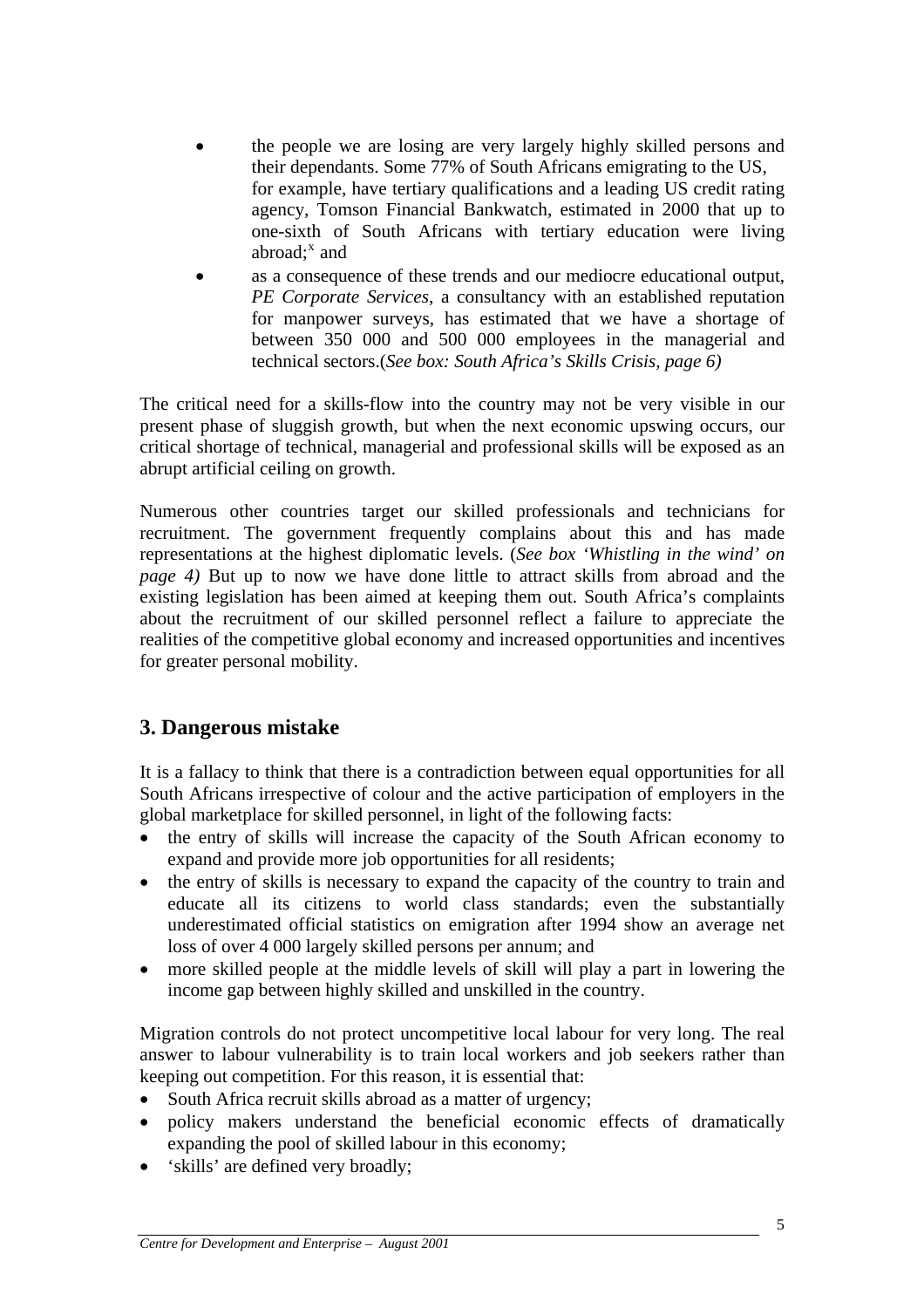#### *SOUTH AFRICA'S SKILLS CRISIS*

Nobody should be under any illusions. South Africa is experiencing a deep and growing skills crisis:

- in the words of one commentator, 'Last year was the seventh in a row in which South Africa suffered a net loss of people. While the country gained 3 053 immigrants, the number quitting our shores was more than three time as high at 10 140. The upshot was a net loss of 7 087. Not only was this the seventh net annual loss in a row, it was also the highest figure since 1940… Our gain of 3 053 is obviously better than nothing, but it is the smallest inflow of people since the Second World War; $'$ <sup>[xi](#page-24-1)</sup> and
- it is widely accepted that official figures are near worthless. The magnitude of South Africa's 'brain drain' is disguised by serious data deficiencies.

The profile of those leaving is worrying, it shows a disproportionate number of highly skilled people whom SA cannot afford to lose. In 2000:

- the ratio of emigrants to immigrants in the top two occupational categories (professional and technical, managerial, executive, and administrative) was nearly  $\overline{6}$  to 1:  $\overline{^{xii}}$  $\overline{^{xii}}$  $\overline{^{xii}}$
- South Africa imported 20 'engineers and related technologists', while 358 departed – which means that for every one we gained we lost  $18$ ;  $\frac{\text{xiii}}{\text{m}}$  $\frac{\text{xiii}}{\text{m}}$  $\frac{\text{xiii}}{\text{m}}$
- in the category 'accountant and related accounting occupations', we imported 14 and lost  $358 - a$  ratio of 1 to nearly 26.<sup>[xiv](#page-24-1)</sup>
- figures provided by the South African Medical Association for example show that at least 26% of doctors who graduated between 1990 and 1997 (approximately one in four) have left the country; $x^v$

Our ability to replenish these losses is deteriorating rapidly:

- according to the minister of education 'there is a crisis at every level of the education system $\cdot$ ;<sup>[xvi](#page-24-1)</sup>
- 'enrolments in public universities and technikons are dropping by 11% last year and 10% the year before. The output of public tertiary institutions is also dropping: between 1996 and 1998 (the latest available figures) there was a 5% drop in the number of degrees, diplomas and certificates awarded;<sup>'[xvii](#page-24-1)</sup>
- the number of school-leavers with university-level matric passes is way below target: 68 626 last year against 157 000 initially envisaged $x^{viii}$ ;
- ING Barings estimates that 12.1% of highly skilled workers, 21% of skilled workers and 29,4% of semi- and unskilled workers in SA will be HIV positive by  $2005$ <sup>[xix](#page-24-1)</sup> Their report points out, 'the cost of supporting and replacing a highly skilled worker with HIV/Aids will be substantially above those for semi- and unskilled workers'.<sup>[xx](#page-24-1)</sup>
- It is reported from Swaziland for example, that there are 3-4 Aids deaths a week among teachers.<sup>[xxi](#page-24-1)</sup>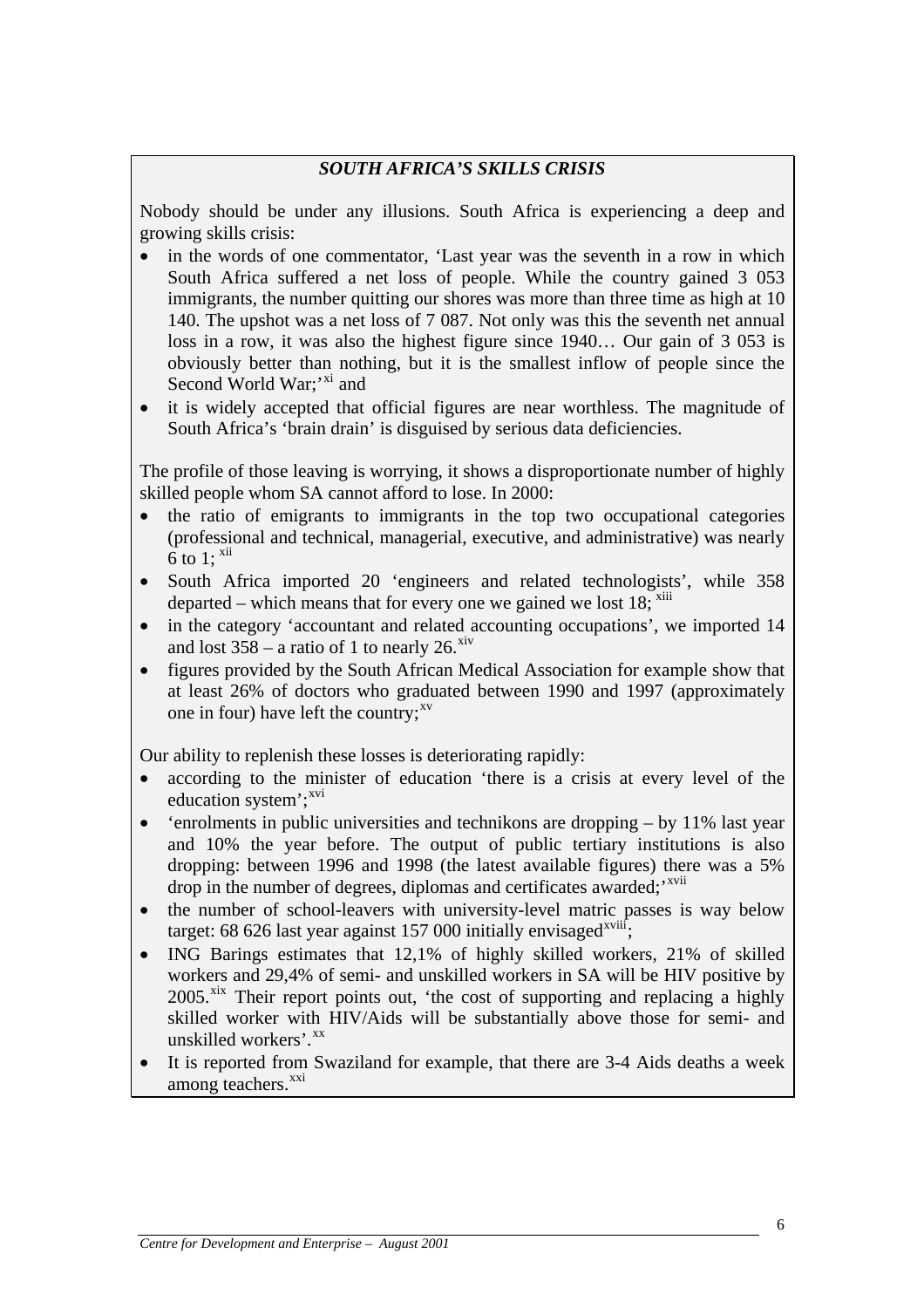- companies, universities, cities, government departments, parastatals and any other employers are enabled to buy in talent as and when they deem fit;
- government engage with the sectors of the population who are emigrating and try as much as possible to retain these skilled people in the country; and
- that an effective education and training system is one of the top priorities of government.

The economic expansion that foreign talent will help South Africa to create and sustain will in turn help to create the resources necessary to train and educate more and more South Africans. Those who argue against opening our doors to as many skilled people we can attract are denying South Africans without jobs or skills all the new opportunities that will inevitably arise from a new wave of skilled immigrants across our borders.

It is from this perspective on migration and its relationship to economic growth that CDE has looked at the new Immigration Bill.

#### **4. How well does the Immigration Bill meet the requirements of the economy specified by President Mbeki?**

It is without doubt a mark of progress that the title of the Immigration Bill emphasises entry rather than the exclusion suggested by the title of the existing 'Aliens Control Act', and it lists among the *Objectives and functions of migration control* **(Section 29):** 

*'to promote economic growth by* 

*(aa) ensuring that businesses in the Republic may employ foreigners who are needed;* 

*(bb) facilitating foreign investments, tourism and industries in the Republic which are reliant on international exchanges of people and personnel;* 

*(cc) enabling exceptionally skilled or qualified people to sojourn in the Republic;* 

*(dd) increasing the skilled human resources in the Republic.[xxii](#page-24-1)* 

Thus the Immigration Bill signals all the right intentions but do its specific provisions and delegations, live up to the expectations that these objectives create?

After long preparation and delays in the final stages of reaching agreement within government, the new Immigration Bill is now available for comment. CDE has made its views known on all aspects of the numerous documents provided at earlier stages in the genesis of the Bill. In the brief assessment that follows, CDE feels compelled to leave aside technical legal issues and focus on the key economic implications of the legislation. The comments that follow, therefore, are only about the provisions for skilled immigration and the impact of these provisions on business and economic growth.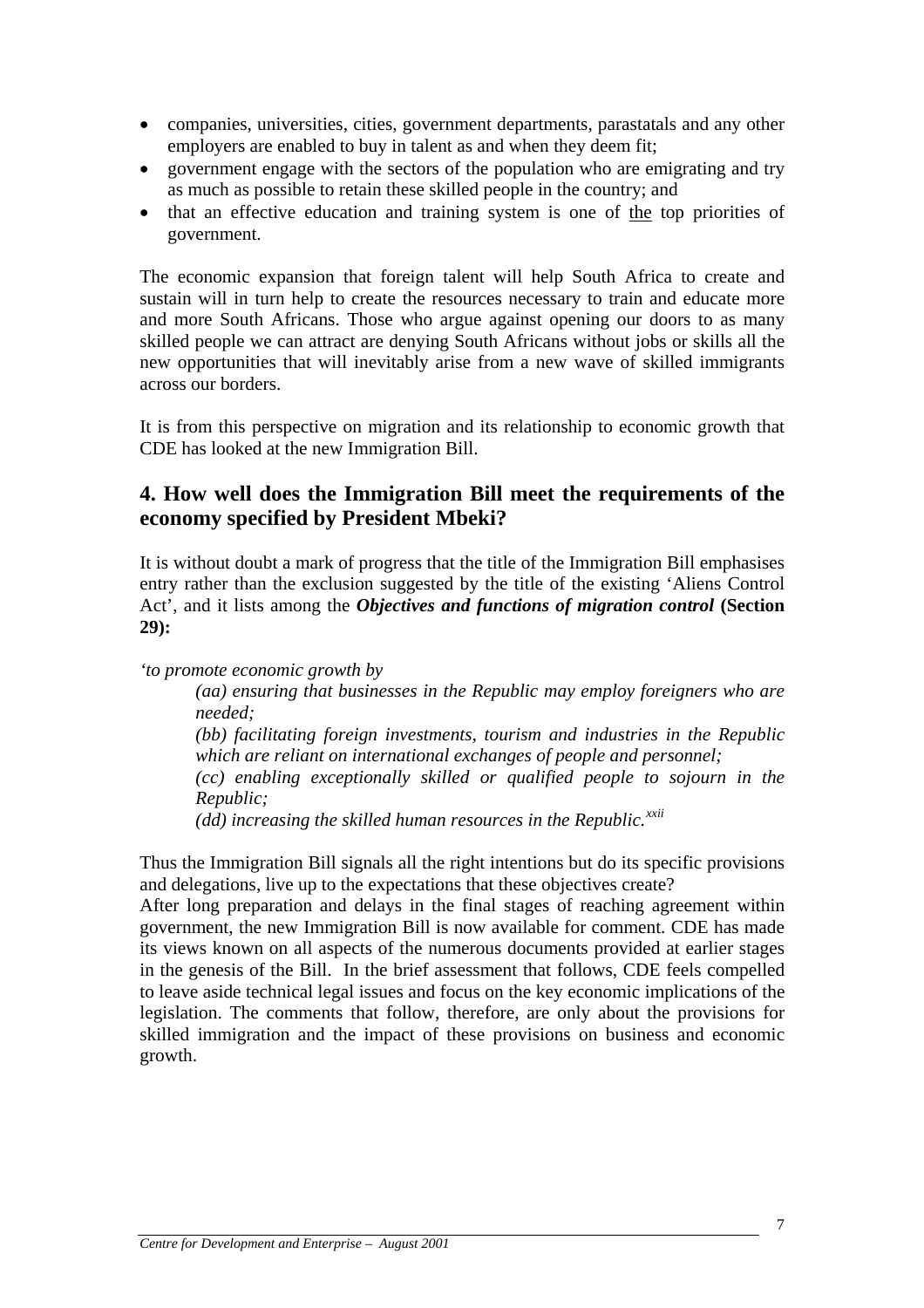# **5. Broad assessment: Good principles, but uncertain outcomes of delegation**

The Immigration Bill reflects an intention to address the skills needs of the country and in this respect is an advance on existing legislation. It contains core principles that could facilitate the entry of the kind of skills that our economy needs. These principles are seen in the stated objectives and functions of migration control, already referred to above, as well as in the following provisions:

- that foreigners may change the status of their entry permits while in the country (and not have to return home in order to reapply for a new entry permit) (Section 3);
- that learning institutions will be allowed to grant study permits (Section 6);
- that foreigners will be able to enter the country as 'investors or selfemployed persons', subject to various requirements (see below) (Section 8);
- that work permits may be issued on individual application, subject to certain requirements (see below) (Section 12);
- that persons with exceptional skills and qualifications will be allowed entry subject to certain requirements (see below) (Section 14);
- that corporations can be appointed as agents of the Department of Home Affairs and subject to certain requirements (see below) will be able to issue work permits (Section 16); and
- that spouses in 'good faith' relationships will be able to enter with or join their partners (Section 21).

But it is discouraging to note that almost all these principles are drafted so as to find expression in regulations and prescriptions, the formulation of which are delegated to the Minister and his officials, sometimes in consultation with other departments.

CDE accepts that legislation pertaining to criteria that can or have to vary over time requires delegation. It also accepts that delegation for purposes of regulation can theoretically provide for a flexibility of provisions that cannot be accommodated in the legislation itself.

This notwithstanding, CDE has deep concerns that the legislation will not achieve the twin purposes that the President's injunctions from his February 2001 state of the nation speech (quoted above) imply, namely that the entry of all skills that will support economic growth will be facilitated and that operating costs of business will be trimmed:

- in respect of ease of entry of skills CDE is deeply concerned that the extent of delegation make it easy for bureaucratic criteria to be formulated that will unduly circumscribe the skills that our economy requires and contradict the sound intentions of the legislation; and
- in respect of operating costs of business CDE is firmly convinced that the legislation will achieve the opposite effect and substantially increase the costs of business reliant on scarce skills or foreign contract labour.

We will explain our concerns in greater detail below.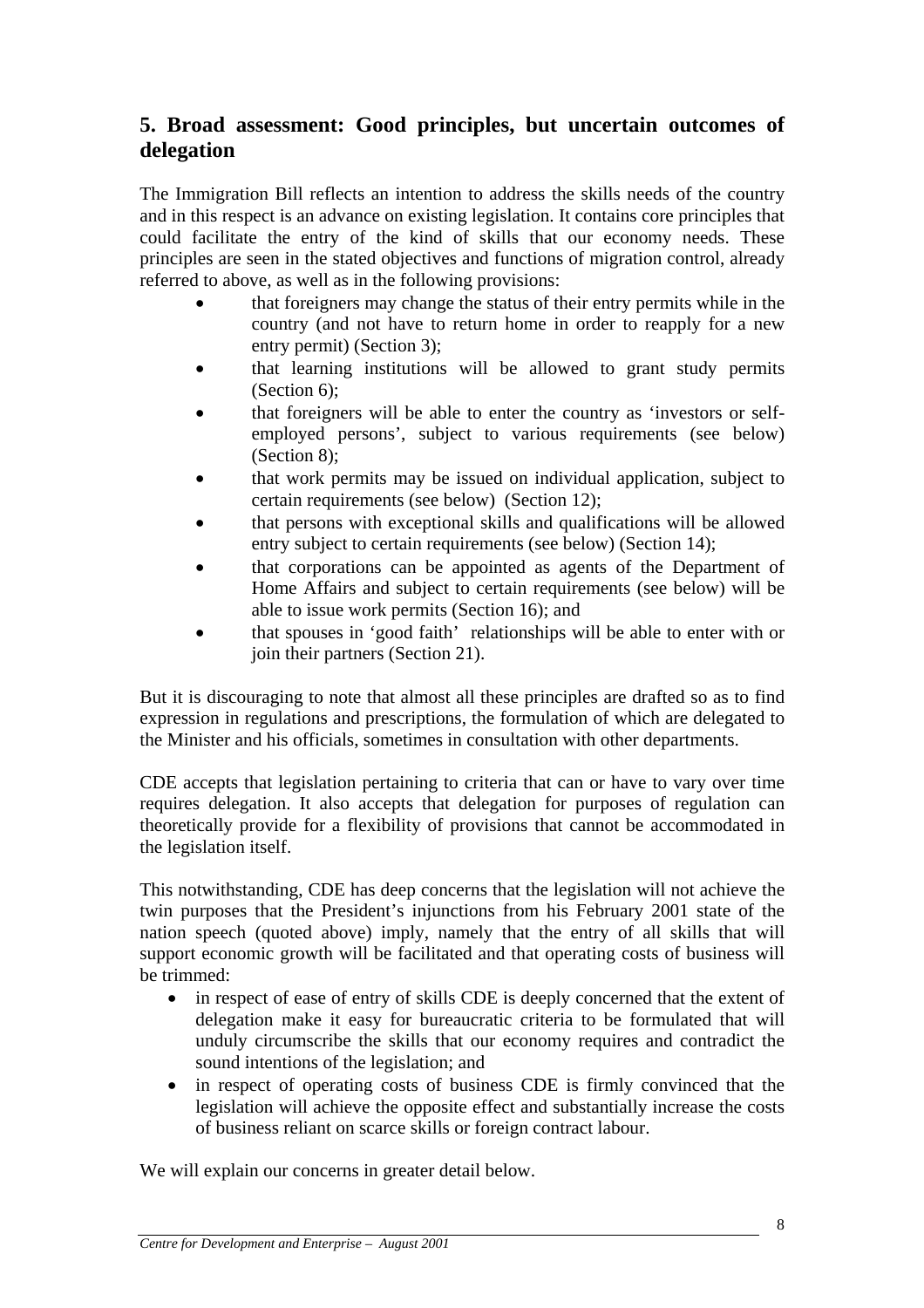### **6. A hegemony of regulation as opposed to the rule of law?**

The veritable forest of provisions for prescribed criteria means that the real test of this legislation will not lie in its statutory clauses, but in the regulations, the limits, the categories of skills and the capital amounts that will be formulated after the legislation has passed into law. The regime of prescription, therefore, will have features and characteristics that cannot be predicted from the legislation itself.

The delegation of statutory authority to a Minister and his officials for the purposes of regulations can be acceptable if the delegated authority is not of a plenary nature **(**see *Western Cape* at 1995 (4) SA 877 (CC) (para 51). In other words the delegation should not allow the delegated authority to define substantial outcomes that are the proper purpose of the legislation itself. Whether or not this displacement of plenary content can occur, or the extent to which this may occur, depends on the nature and precision of the guidelines for such delegation contained in the primary legislation (see *Dawood* 2000 (8) BCLR 837 (CC), paras 52-56, and 54 n74, and *Janse van Rensburg* 2000 (11) BCLR 1235 (CC) para 25).

In respect of CDE's concerns relating to the ease of entry of skills, the delegation will be guided largely by Section 29, the *Objectives and functions of migration control.* The most critical provision is that the Department shall pursue, inter alia, the following objectives: '*regulate the influx of foreigners and residents in the Republic to (1) promote economic growth by (aa) ensuring that businesses … may employ foreigners who are needed'.* It is on the basis of this guideline that regulations may be tested or challenged in the courts.

The critical issue here, however, is who decides what foreigners are 'needed' and on what basis the discretion is exercised. As we will point out below there will or might be the assumption that the discretion can be exercised on the basis of formulae developed within the Department or within those departments with which the Department of Home Affairs is enjoined to consult. CDE challenges the assumption that 'needed skills' can be categorised, calculated, predicted or anticipated and would argue that the only proper test of 'needed skills' are the signals of the demands and requirements of the economy itself and its expansion and growth. *(See Box: The problem with 'needed' or 'approved' skills, p 10)* 

Hence the guideline of 'needed skills' is not sufficiently precise to prevent the invalid assumption by officials that they can determine how the primary purpose of the legislation should be achieved, and hence shape the effects of the legislation conclusively. The guidelines in the legislation should specify how and in terms of what criteria it will be decided what skills are 'needed'. This not being the case CDE has to question whether the legislation will guarantee that the economy gets the flow of skills that growth requires.

Furthermore the clause quoted above specifies only that '*businesses may employ foreigners who are needed'.* What about the kind of foreigners that we would like to have as entrepreneurs or self-employed people? There are specific provisions in the legislation for this (see later) but the guidelines in Section 29 do not specify the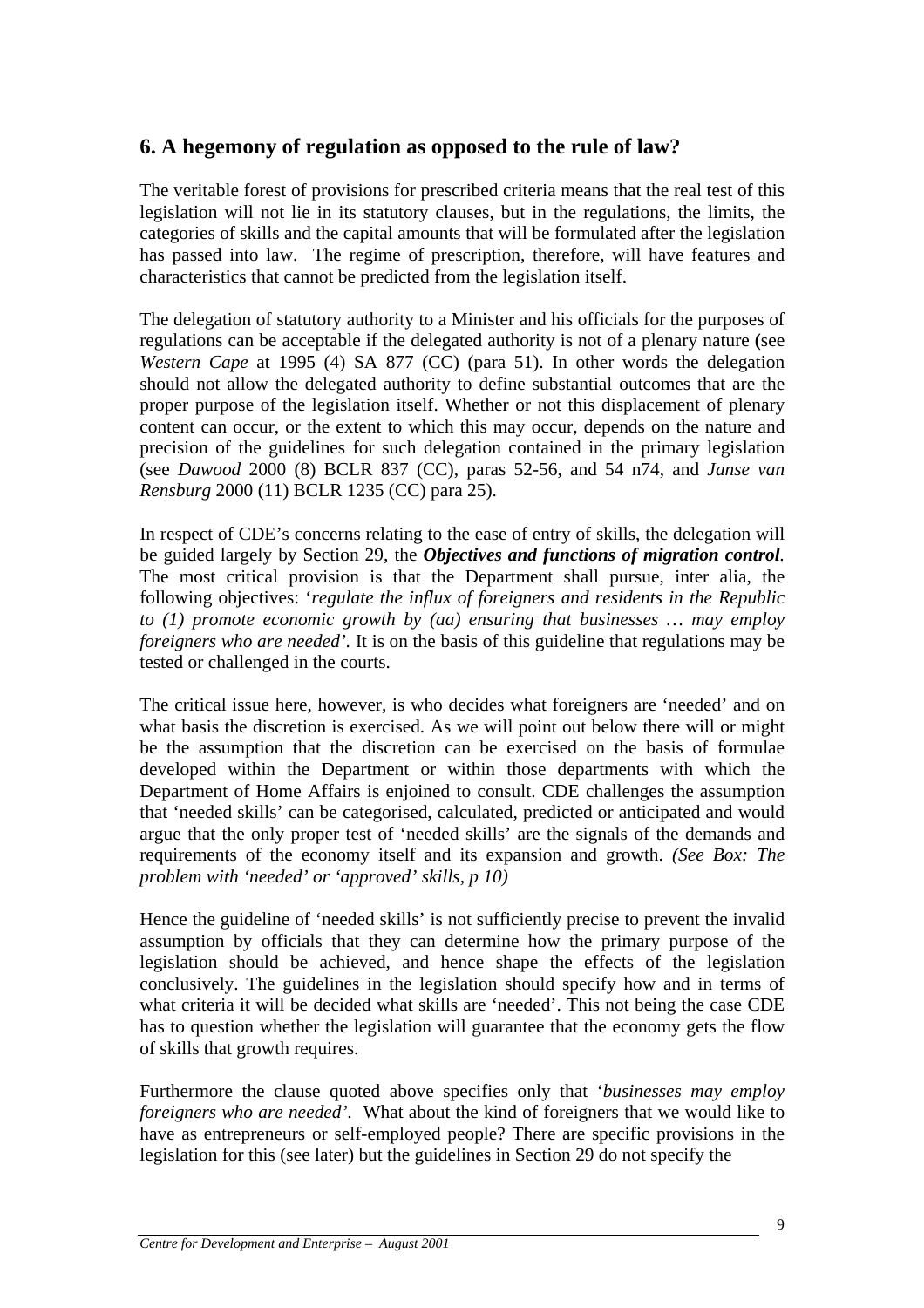grounds on which the presence of people who will not be employed by others is 'needed'.

Laws should prescribe what officials may or may not do and the limits of such discretion be clearly set out in specific guidelines. In this Bill the essential principle of retaining plenary authority within the legislation itself (and not delegating it to a secondary agency) is not sufficiently clearly secured. The intentions of the legislation may be usurped in that the law does not set the basis for the criteria for delegation but empowers officials to design the limits. Given the fact that the proposed Immigration Board is also not an independent body, there is a critical weakness in the entire package.

#### *THE PROBLEM WITH 'NEEDED' OR 'APPROVED' SKILLS*

The Immigration Bill lists among the objectives and functions of migration control: 'to promote economic growth by ensuring that businesses in the Republic may employ foreigners who are needed'. Similarly, government's Human Resource Development Strategy released in April 2001and statements by the director-general of labour talk of recruiting only 'approved scarce skills'.<sup>[xxiii](#page-24-1)</sup>

The implication that the country's needs for specific skills can be determined and calculated by state agencies is demonstrably false and bound to distort market forces:

- in the current global economy, skills needs are fluid and subject to rapid change;
- such assessments will at best be based on the needs of existing formal employers and not on the needs for the kind of small businesses and entrepreneurs the country requires.
- there is no longer any effective method of classifying qualifications and skills in a way that would meet the needs of the economy. Skills-boundaries have become too blurred and far too many valuable skills are informal in nature for any classificatory system to provide the 'intelligence' needed for the establishment of guidelines for immigration.
- in the modern global economy it is impossible to know exactly what skills a society needs or to predict exactly what graduates will end up doing.

There is absolutely no danger that South Africa will be 'swamped' by the kind of people its economy so desperately needs. South Africa should simply open its doors to any skilled, entrepreneurial and honest person who would like to work here. If the legislation imposes bureaucratic controls on what skills South Africa 'needs', we will end up harming the country, regardless of the good intentions of the Bill. In the context of South Africa's deepening skills crisis the market is the only reliable indicator of the kind and distribution of skills that we need.

In other words, as its specific clauses are written, the Bill will not provide the basis for a 'rule of law' but could lead to a hegemony of bureaucracy. The goal of attracting desirable immigrants will be neutralised by an opposite objective of limiting any conceivable competition to South Africa's existing labour force, and this objective could be pursued on the stated or covert grounds that the economy does not 'need' skills that compete with the existing labour force. In a competitive market economy this assumption will hamper economic growth, and will in fact harm the people it is intended to protect in the longer run.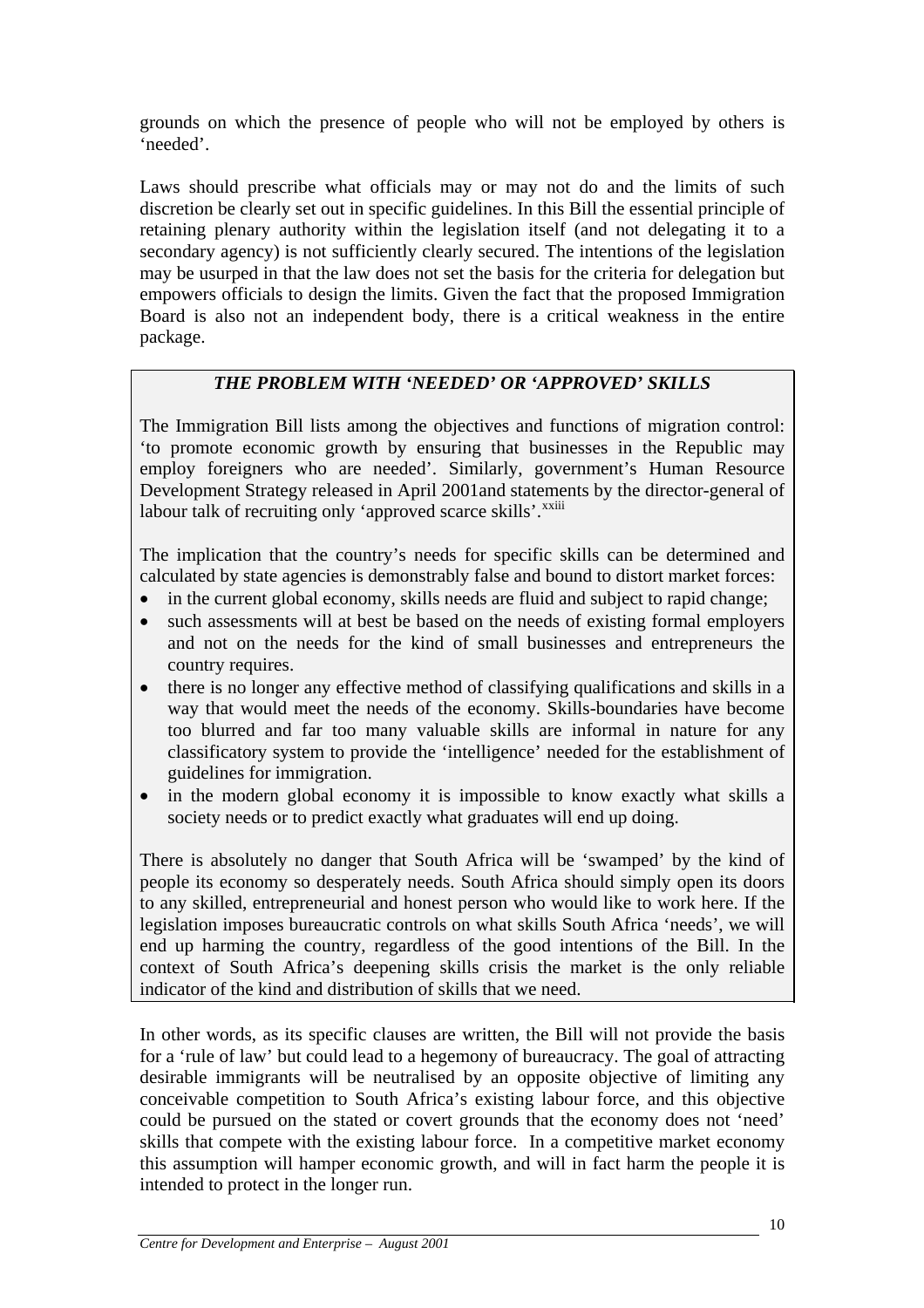The government departments that have made their contributions to the legislation will no doubt deny any contradictory intentions, and insist that the delegated tasks will be performed in such a way as to honour the intentions in Section 29. But there are very important aspects of the legislation itself that reveal the underlying protectionist intentions. Therefore CDE offers the following examples of the ways in which the legislation could be self-defeating, both in its substantive content and in its delegations.

### **7. Work permits and the micro-economics of business**

The Immigration Bill proposes that an employer wishing to secure a work permit for a foreign recruit has to provide certification by a chartered accountant that the terms and conditions of such employment, including salaries and benefits, will not be inferior to those prevailing for citizens and residents, taking into account collective bargaining agreements and other applicable standards. (Section 12) In addition the employer will be required to pay into the National Training Fund a prescribed ratio of the earnings of the recruit, unless the employer is adjudged to have a satisfactory training programme in place for local labour or the amount is reduced or waived on request by the Department of Trade and Industry. The specific ratios to be paid are not specified in the Bill and will be prescribed in the form of regulations issued after the Bill has become law.

These qualifications also apply in the case of Corporate Permits (Section 16).

The certification provided by the employer's accountant will lapse if the Department of Labour, for unspecified reasons, but 'good cause', objects to the certification within 15 calendar days.

Now let us consider what the effects of these provisions might be in the likely situation of an increasing shortage of skills in our economy. The shortage of skills will mean that factors of supply and demand will raise the prevailing wages and salaries of such skilled persons – indeed one of the ways in which skill shortages constrain economic growth is by raising labour costs. The entry of immigrants could theoretically normalise the situation and bring remuneration down from such artificially inflated levels.

But the qualifying provisions in the Immigration Bill will ensure that '*prevailing'*  levels of remuneration and benefits will be protected, irrespective of the fact that they may be artificially inflated by the very shortages of skills that the importation of skilled persons is trying to alleviate.

Furthermore, employers paying artificially protected wages and salaries will have the double burden of having to pay or possibly having to pay:

- the fees of chartered accountants to provide necessary certification;
- a ratio of the possibly inflated remuneration of each foreign employee into the Training Fund – in effect an additional tax. If skills shortages have inflated salary levels then this tax will also be a tax on this inflation;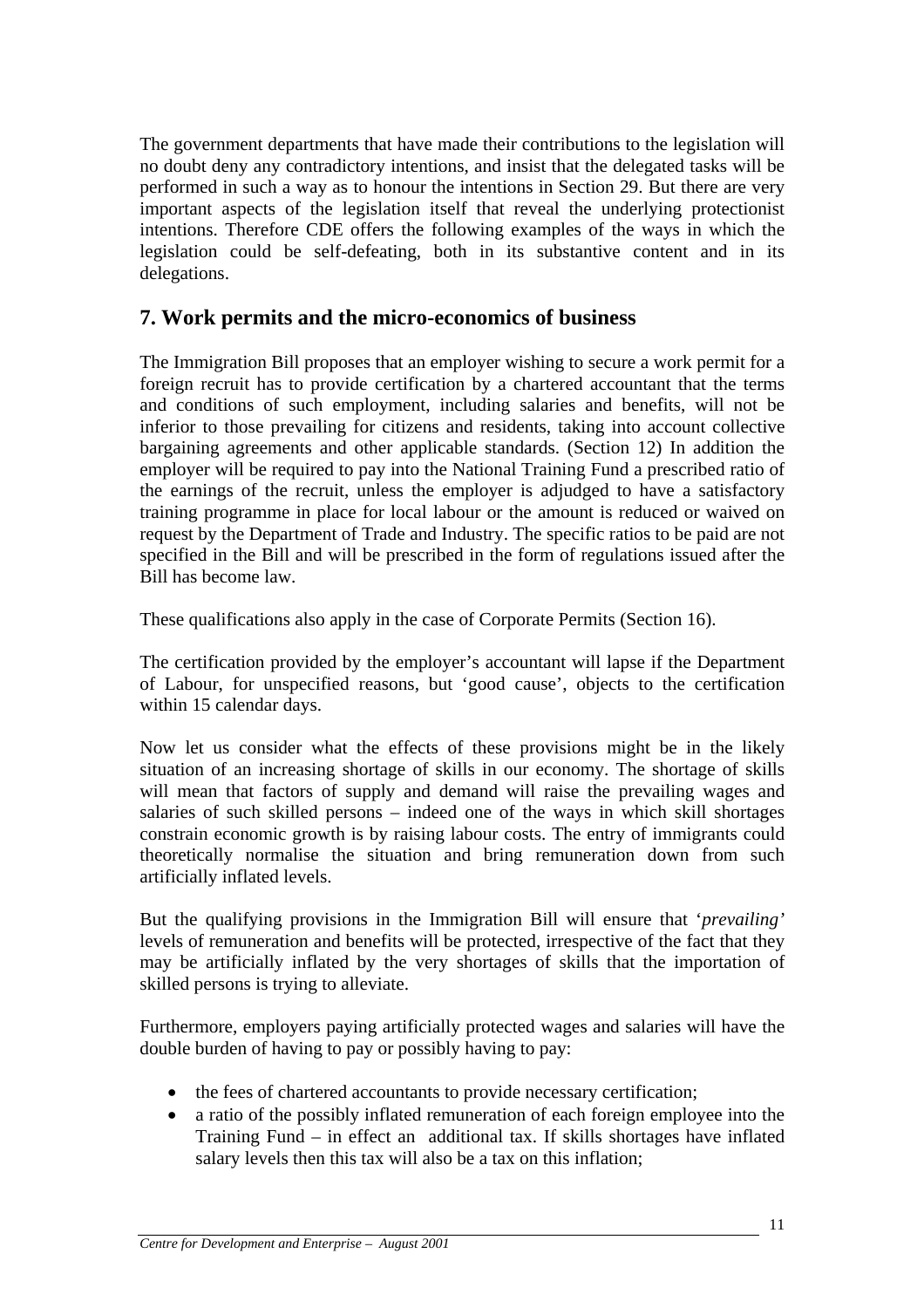- the further fees of chartered accountants to provide revised certification if the Department of Labour for unspecified reasons but 'good cause' chooses to reject the initial certification; and possibly
- legal costs if the employer chooses to contest a possible objection by the Department of Labour; objections that are facilitated by the inclusion of unspecified criteria for objection even if the time allowed for objection is limited.

A large corporate employer may be able to absorb these costs, but if a small or medium sized business needs to attract foreign skills the costs, or the risk of costs, may be such as to discourage the employer from even trying. This is hardly what President Mbeki committed the government to in his state of the nation speech.

Other aspects of government policy are aimed at facilitating the success of small, medium and micro enterprises (SMMEs) and here we have legislation that will contradict such aims in cases where the SMMEs are of the type that are increasingly reliant on scarce skills.

Even in the case of large corporate employers, however, the additional costs could be substantial. For example those who have foreign contract labour, in terms of agreements between the South African government and neighbouring states, will be heavily penalised by the levies proposed.

The provision for the payment of levies as a ratio of '*remuneration'* does not specify whether the levy should be calculated on the basis of total packages or only on the basis of wages and salaries. Obviously the cost implications are significant and it creates uncertainty that is undesirable in any legislation.

The legislation as it stands imposes on the employer the burden of responsibility that the conditions for the issue of a work permit in terms of section 12 (1-4) are all met on an ongoing basis. This obviously adds to the burden of managerial responsibility and could be a disincentive in employing foreigners where the employers seek the work permits. It also contradicts the need for flexibility of deployment of skills which has become increasingly important in the modern economy.

# **8. The fallacy of predetermined quotas of skills for individual work permits**

The drafters of the legislation may argue that there is a way around the difficulties outlined immediately above and that this is provided for in section 12 (5). This clause states that notwithstanding the requirements above the Department of Home Affairs **'***may issue a work permit to a foreigner who has certain skills or qualifications which may be prescribed from time to time after consultation with the Departments of Labour and Trade and Industry, provided that the annual number … may not exceed the so prescribed quotas'.* 

This clause is vitally important because it is the clause in terms of which most of the individual applications for work permits will be made. This kind of provision sounds reasonable to those who might believe in the capacity of state bureaucrats (in any country) to be able to anticipate market demand and the skills-needs of an economy.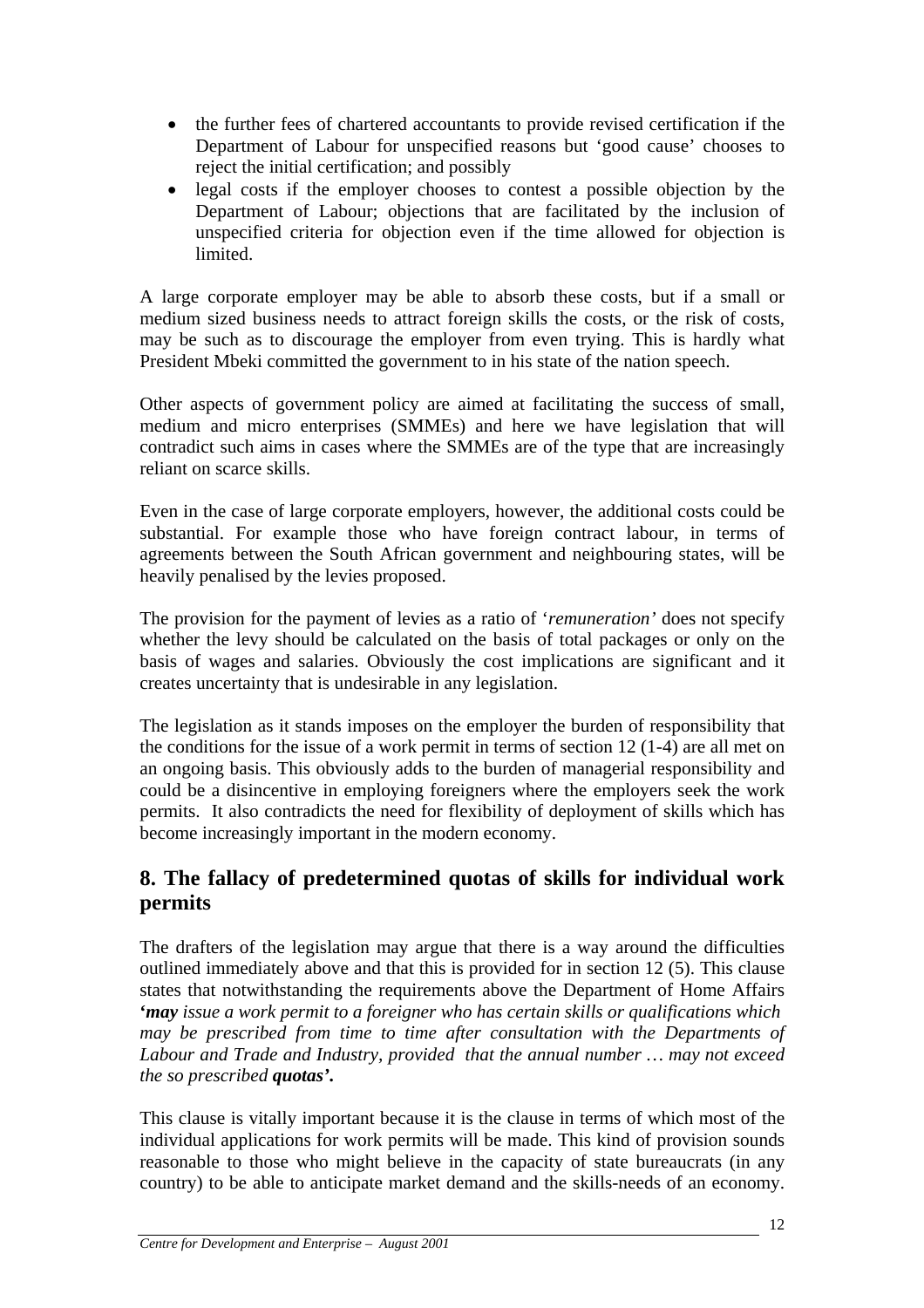Let us remind ourselves that there is overwhelming consensus in the world today that regulated economies have failed not because of any lack of good intentions by interventionist governments, but substantially because bureaucrats are not able to predict market demand. They seldom if ever have the up-to-date information required even in countries that have excellent national statistics. In South Africa where we appear to no longer have the benefit of industrial censuses (and even if we did have them their results would take a long time to appear) the notion of bureaucrats predicting demand for specific skills as a basis for 'quotas' is either hugely optimistic or dangerously naïve.

There is another problem. The era in which formal qualifications could be linked to specified occupations is passing. This pattern still applies to the registered professions but in private industry and commerce formal qualifications are losing their critical relevance and are also increasingly interchangeable. Recruitment into the IT industry is one example of where a language teacher, an architect or an engineering draughtsman can end up designing websites or running information systems. A former consultant of CDE on local government is now an expert on internet search engines. More and more occupations are following the pattern of the advertising industry in which copywriters and executives are drawn from a bewildering diversity of training backgrounds. The contemporary CV today almost mentions formal qualifications as an afterthought.

An employer at the competitive edge today wants the right person, selected on the basis of individual aptitudes and personality characteristics, and not on the basis of any prescribed qualification. How on earth are bureaucrats supposed to categorise or anticipate these needs? And how are bureaucrats supposed to know and anticipate the needs of the small scale economy and growing service sector of the economy (ie those too small to register or be reflected in national statistics) for skills and for entrepreneurs? *(See box, The problem with 'needed' or 'approved' skills, page 10)* 

CDE is equally concerned about the time and cost of futile attempts within the administration to formulate the valid and reliable criteria for the prescriptions which the legislation delegates. How long will it take for three different departments to agree on South Africa's skill needs? On the basis of which statistics? At best from the year before. So South Africa will then have a quota of skill needs for the following year based on statistics (at very best) of two years previously. How will this make the country competitive?

### **9. Restrictions in respect of other permits**

The limiting provisions of delegated criteria in the form of prescribed requirements or skills and or quotas and annual limits applies to other key provisions of the Immigration Bill, namely:

- Exceptional skills and qualifications permits (Section 14)
- Corporate permits (Section 16)
- Certain categories of application for Permanent Residence (Section 22)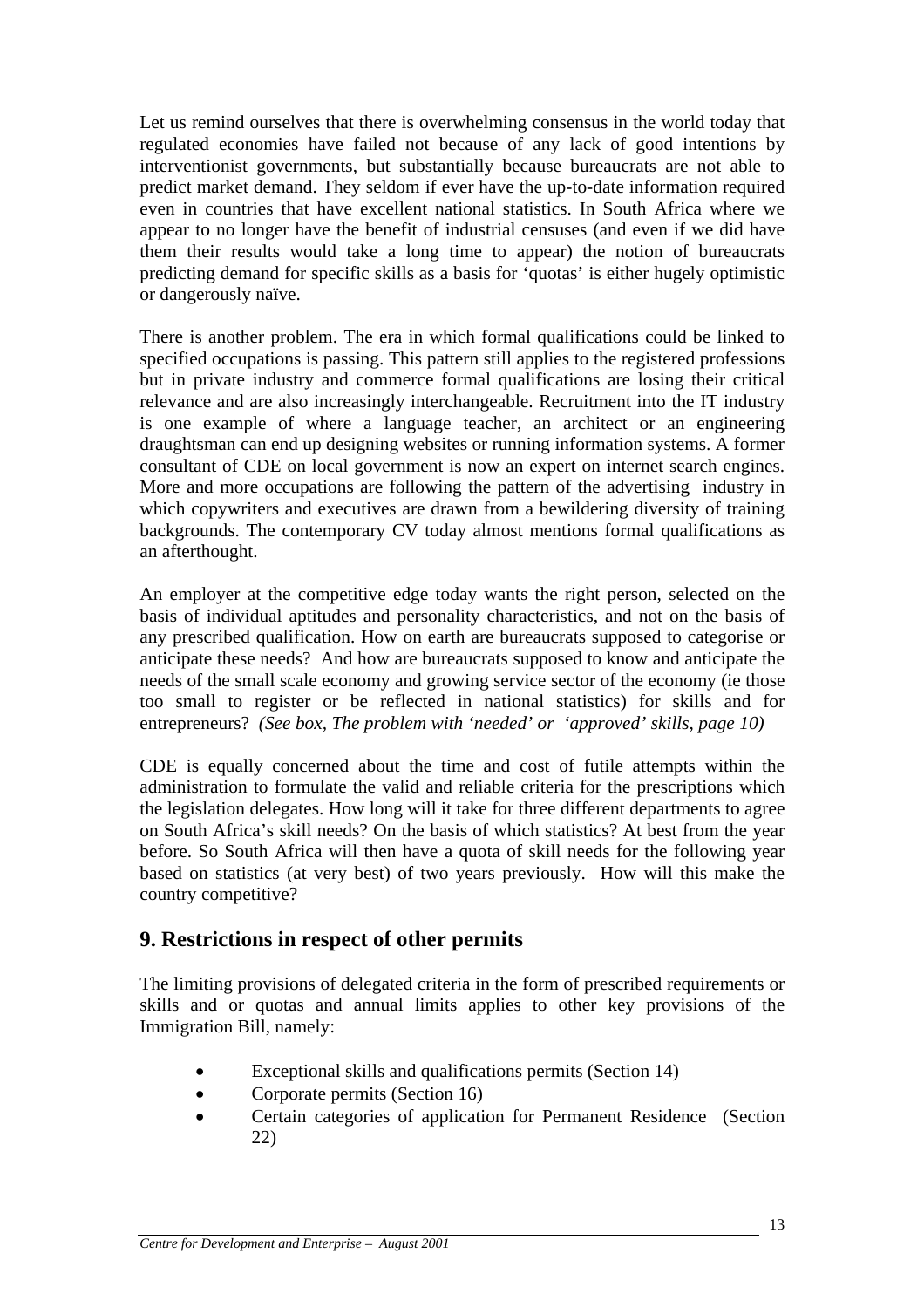All the reservations expressed above concerning the ability of administrative machinery to formulate these delegated tasks applies in these cases as well. They also suffer from the major weakness that the general guidelines in section 29 are not sufficiently precise to ensure that the stated intentions of the legislation are met.

**The Exceptional skills and qualifications permits** should be redundant if the other sections of the legislation meet the objectives of the bill to promote economic growth. The fact that it is included as a separate section may be interpreted to indicate that the prescriptions in terms of other sections will be restrictive rather than enabling. CDE has no objection to it, however, save for the more general problem relating to delegated criteria without precise guidelines in the legislation itself.

In the case of **Corporate Permits** the Bill specifies that after consultation with the Departments of Labour and Trade and Industry, the Department of Home Affairs '*shall determine the maximum number of foreigners to be employed … by a corporate applicant'.* Why should a maximum be imposed? A corporation is hardly likely to want to employ more foreigners than it needs. Part of the rationale for this may lie in one of the criteria that will be considered in determining this maximum, namely '*the financial contribution offered by the corporate applicant to be shown in the training fund' (p15).* This provision makes it sound as if a corporation could have to 'buy' its maximum limit in the form of enforced additional taxation. If this is the case it comes close to extortion, and is morally as well as functionally unacceptable.

In the case of a application for **Permanent Residence** by a foreigner who has been offered a permanent job, a chartered accountant has to certify that no suitably qualified citizen or resident is available to fill the post. If this qualification is rigidly applied it can mean that it is almost impossible to attract a particular person who might not have exclusive formal skills or qualifications but who has aptitudes, experience and characteristics that the employer wants.

In the case of **Investor or Self-employed Persons permits**, the applicant has to invest a prescribed amount of capital, unless waived under certain circumstances. The levels of capital to be prescribed are not specified in the Immigration Bill. It goes without saying that if the lower limits for capital to be invested are set at a high level, it will effectively exclude smaller entrepreneurs who might wish to supplement capital with family labour, sweat equity or might want to start from small beginnings. These days competitive micro-businesses, particularly in the service sectors, are an important value-adding resource in an economy. The Bill provides no guarantees that such activity by foreigners will be welcomed.

At virtually every point of consideration, therefore, the state will judge the desirability or need for the particular benefits that the foreigner might bring into the country. It amounts to a web of intervention that will tax the government's information systems and the judgement and the capacity to process applications beyond the limits of what is possible.

CDE would like to make its position quite clear. We accept that it is possible to formally define some categories of skills or qualifications that are needed – we need more maths and science teachers for example. The point that CDE is making is that over and above these relatively straightforward criteria the country needs skills of all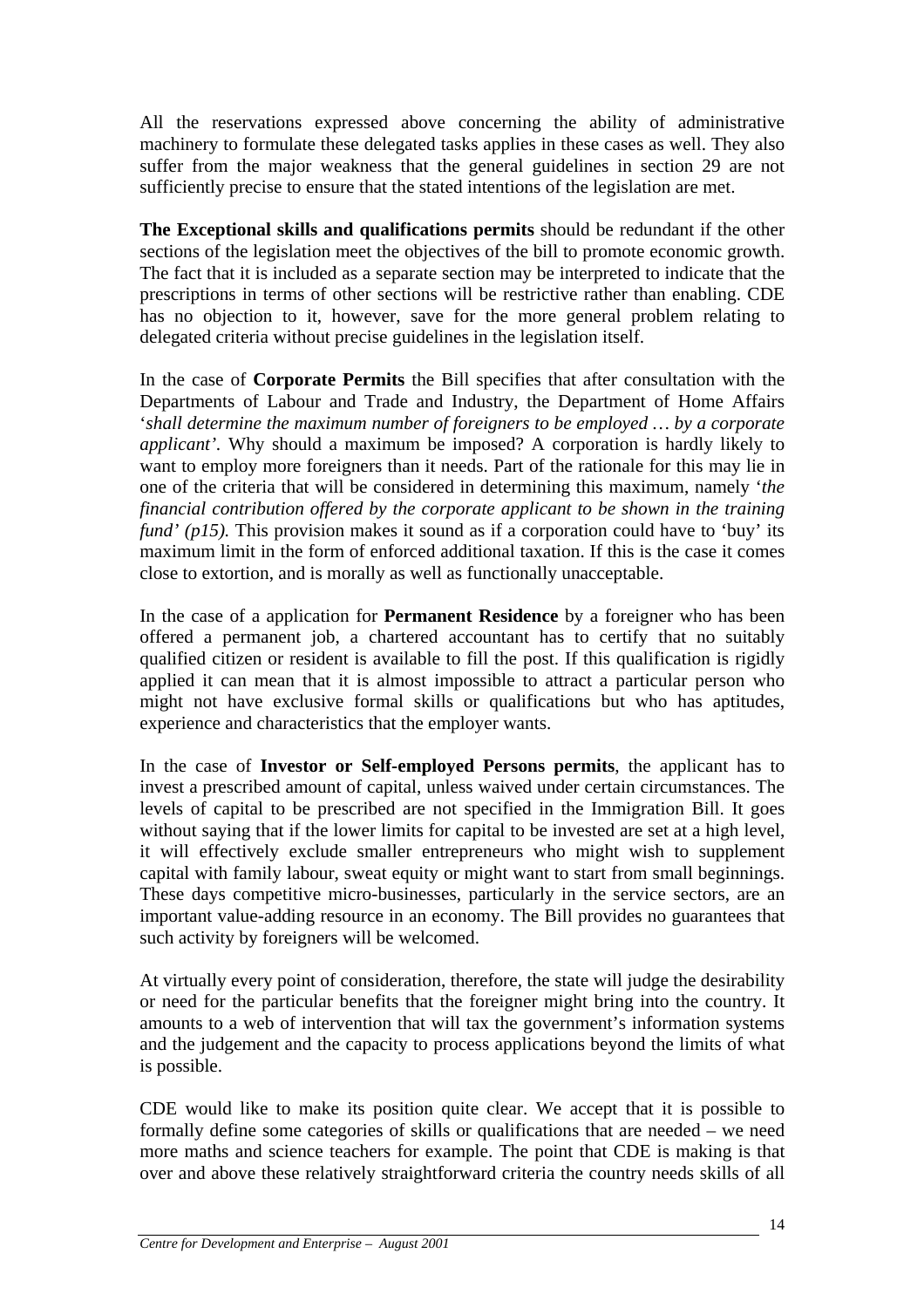types and forms that cannot be predicted or categorised. Furthermore we need innovative entrepreneurs who will explore new market niches and use their contacts abroad to open up new avenues of trade or tourism. The sheer impossibility of subjecting these needs to prescribed requirements means that what the Bill should be saying is that any foreigner with any skills or experience above a certain level should be welcome. *In the history of migration it has more often than not been the smaller entrepreneurs and family businesses that have made the most vital contribution to their host economies.* 

# **10. The Immigration Advisory Board**

To an extent that cannot be predicted from the Immigration Bill, at least some of these regulations and prescriptions could be influenced by the Immigration Advisory Board. As its name suggests, however, its recommendations will not be binding on the government. Nor will it necessarily have any influence whatsoever on the Departments of Labour and Trade and Industry, that will function as gatekeepers on the strength of the provisions that they will be consulted on in many aspects and in others will actually determine criteria to be applied, waivers and exemptions.

In any event, the composition of this Board, as specified in the legislation, will ensure that nine out of twenty-one of the members will be state employees, and business representation and labour representation together is likely to be limited to a maximum of eight of the twenty-one members. Although it should be noted that there is no guarantee that business will be represented on this Board. CDE has no doubt that it could be a useful sounding board but it cannot guarantee that the needs of the economy will be accommodated.

In the case of legislation that requires decisions to be taken on the basis of independent assessments of needs and that cannot be captured, defined and categorised in advance, the principle of an independent board is well-established. Such a board was intended at an earlier point in the development of this legislation. The fact that the Board as provided for in the Immigration Bill has been down-graded to an advisory function within the administration is a serious problem, made more serious by the fact that the largest single category of representation will be the administration itself.

In the absence of precise guidelines in the legislation in respect of the criteria to which delegated tasks should conform, an independent Board would have provided much-needed reassurance that the objectives of the legislation are carried through to the regulations and prescriptions. This is no longer the case and the board as it exists cannot serve the purpose of providing independent criteria for delegated authority.

Finally it is important to note that the "Minister may disestablish the Board on such terms and conditions as he or she sees fit." This provision in Section 28 further undermines the authority and influence of the Board. Surely the terms and conditions under which the Minister could remove the Board need to be clearly and transparently spelled out.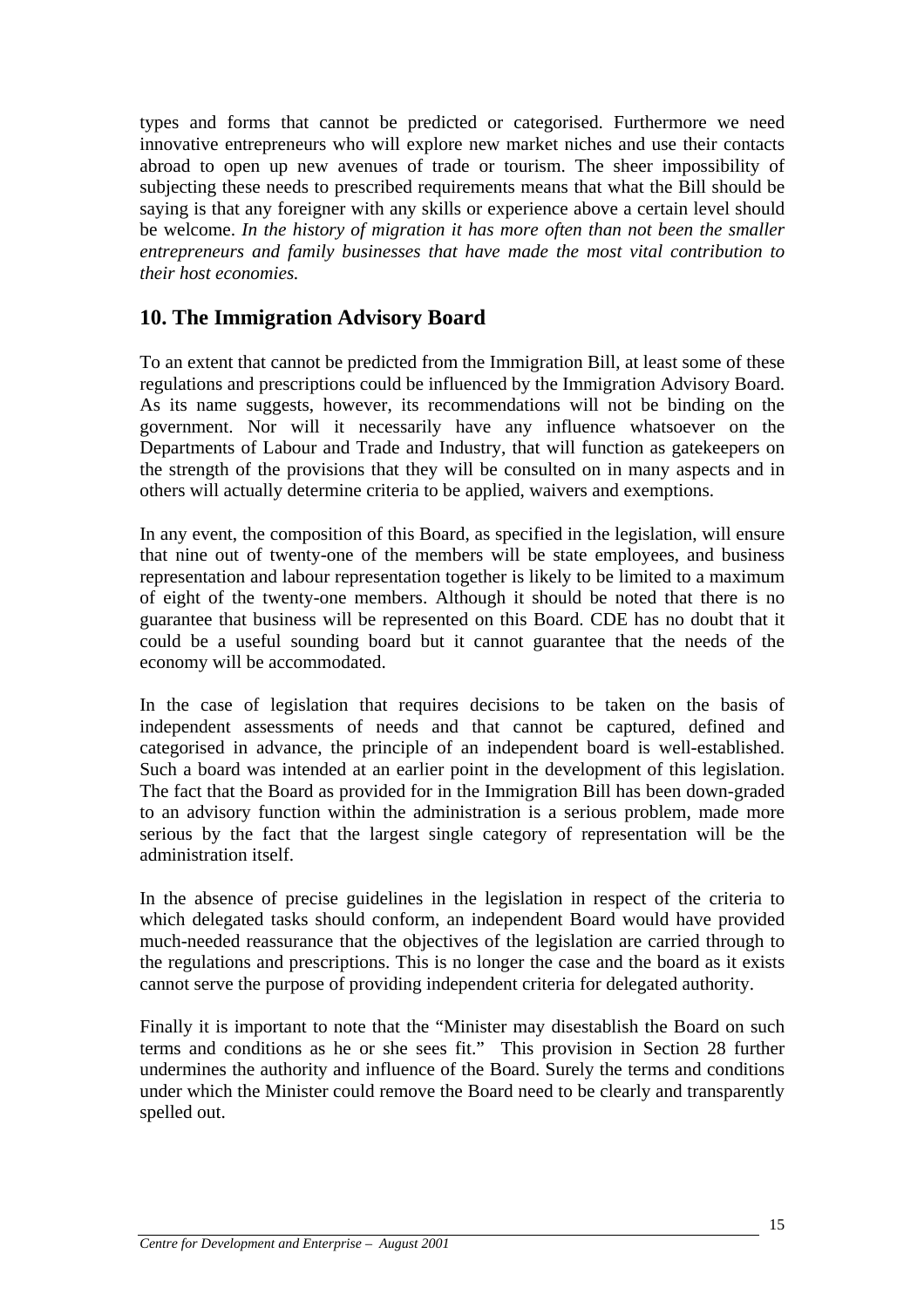# **11. Summing up: A regime of prescriptions and qualifying or exclusionary conditions**

The terms '*skills or qualifications which may be prescribed from time to time*', '*prescribed category', 'prescribed quota', 'prescribed requirement' or 'prescribed yearly limits of available permits'*(in the case of Permanent Residence) usurp the principle of market demand and replace it with an elaborate system of categories to be designed in government offices. At issue here is not only the impossibility of anticipating market demand but also the prospects of delays in the processing of applications while calculations are made of the numbers and limits for categories.

Immigration policy seems to bring out the worst in most governments and the South African government is not alone in its defensiveness and protectionist leanings. We are, however, very unlike the Switzerlands, Singapores, Japans and Germanys of this world in that our growth is hugely more constrained by skills shortages than theirs; our need for skills runs across almost every sector of the economy not merely one or two highly specialised areas; and instead of hordes of qualified people trying to get in, too many of our skilled people want to get out. There is absolutely no threat that we will be overwhelmed by applications from engineers, IT technicians, doctors, mechanics, accountants, entrepreneurs, teachers, nurses or any other profession from Asia, Eastern Europe or Latin America. In fact we are going to have to struggle to attract them. Why then this inordinate caution on the part of our legislators?

It may be that the drafters of the Bill are concerned to empower as many South Africans as possible and fear the competition from immigrants. CDE would point out that international research does not support this attitude. In fact quite the reverse is the case. *Skilled immigrants will create additional training capacity and economic activity that will increase skills, jobs and empowerment opportunities for many more South Africans than can be protected by legislation.* 

Furthermore, our society needs rapid growth much more than the other countries with which we may want to compare ourselves. We have quoted the President in this regard. The Minister of Finance too, in his 2001 budget speech, acknowledged that the progress the country has made in macro-economic policy has not been sufficient to ensure a rise in economic confidence such as to bring increased fixed investment and higher rates of growth. He identified 'micro-economic' constraints, including the operating costs of business, as problems yet to be addressed.<sup>[xxiv](#page-24-1)</sup>

This Immigration Bill, its sound basic principles notwithstanding, cannot be guaranteed to reduce our skills bottlenecks, but even more seriously, some of its provisions will actually raise operating costs substantially in areas of operations affected by the skills shortage. One is tempted to ask whether the Ministers who agreement around the Immigration Bill actually listened to and understood the Minister of Finance on Budget Day just a few months ago.

But they could hardly have missed or misunderstood the state of the nation address by the President in February, when he specifically and unambiguously promised immigration legislation that would facilitate the entry of skills. This Bill does not honour that promise.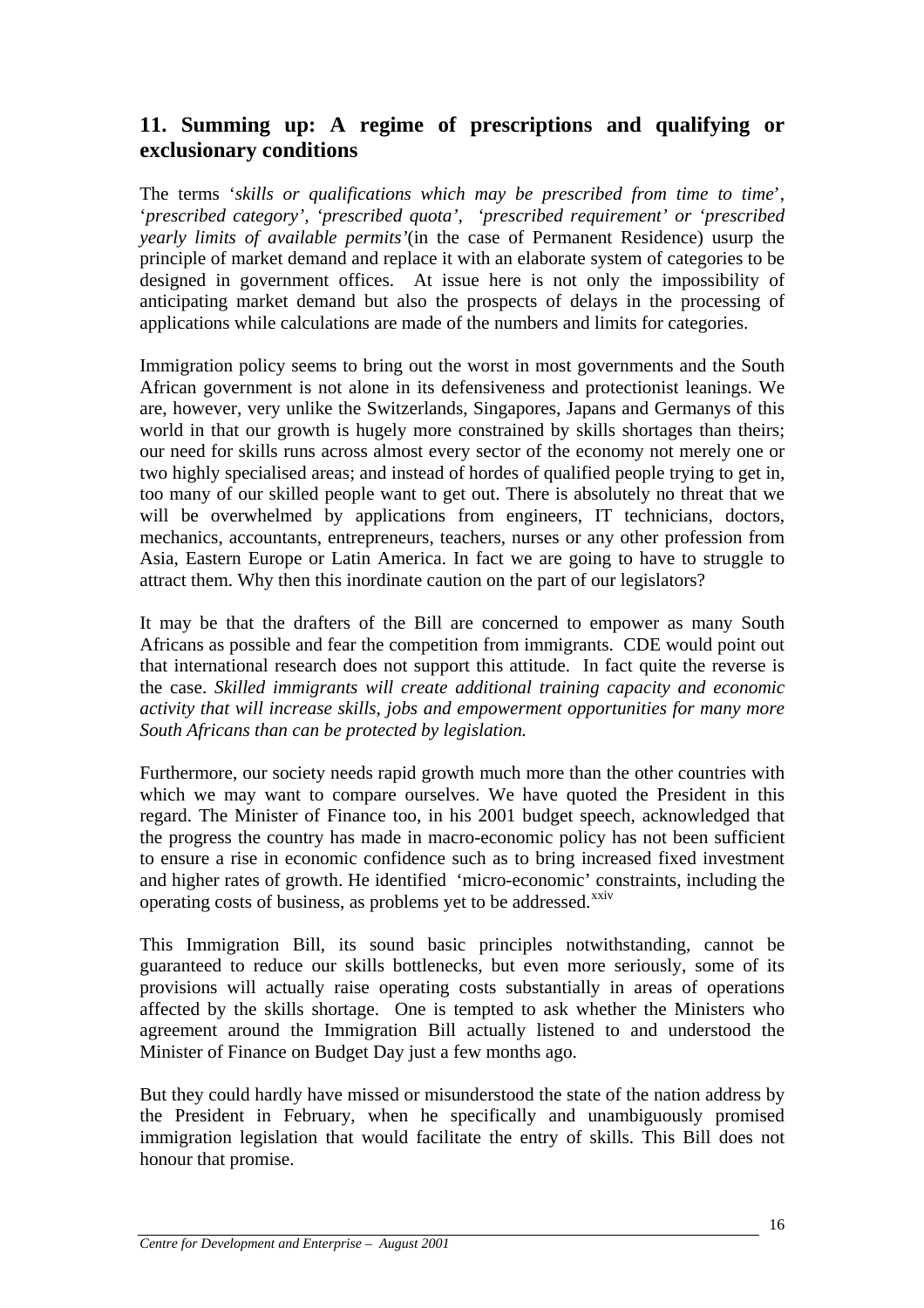What this Bill does is to empower officials to decide what is best for the economy. One is expected to believe that the officials will have the best of intentions and that their regulations and prescriptions will honour the commitments of the President, and be forward-looking and courageous. But officials come and go and if experience is anything to go by, they will tend to become cautious and conservative. Unless the Bills itself specifies very clearly what the outcomes of its provisions should be it should not be supported. This Bill does not do that and for this reason falls woefully short of what the President promised and what South Africa desperately needs.

The point is often made that South African business has not done enough to train local skills and that this legislation has to balance the immigration of skills with provisions that will encourage training of citizens and residents. CDE accepts fully that not enough training has been done and believes that training in general has to be significantly intensified in South Africa. CDE cannot accept, however, that leverage for training should be built into this Bill, for the following reasons:

- the country has a shortage of trainers and only if we import such people will we acquire the critical mass of skills to support a serious expansion of technical and professional training;
- the limitations may not result in training taking place, and hence the economy will be constrained by shortages of skills without local employees deriving any benefit. In fact they could be doubly penalised by lack of training and slower economic growth; and
- because skilled immigrants are a form of direct investment of resources in the economy (their training and education has been paid for by other countries) a training fee or levy for the employment of skilled foreigners is simply a tax on growth.

Since 1996, South Africa in macro-economic terms, has been positioned for growth and increasing competitiveness, but time and again the advantages of Gear have been neutralised by contradictory or unsupportive policies in other areas of governance. Sluggish growth and mediocre levels of investment have been the consequence.

In the new Immigration legislation we have an opportunity to promote growth with strong, confident and realistic policies. We should open the door wide to the skills that we know we need and to the skills that we do not yet know we will need. We need these skills in place when the world economy and our own recover from their present downturns. Speed is of the essence, therefore.

# **12. CDE RECOMMENDATIONS**

The bill in its current form cannot be supported. What is required is a process of rapid review and redrafting to remove all the prescriptions and regulations which could contradict the bill's sound principles. What South Africa needs is migration legislation that will result in the large scale flow of skills essential for the economy.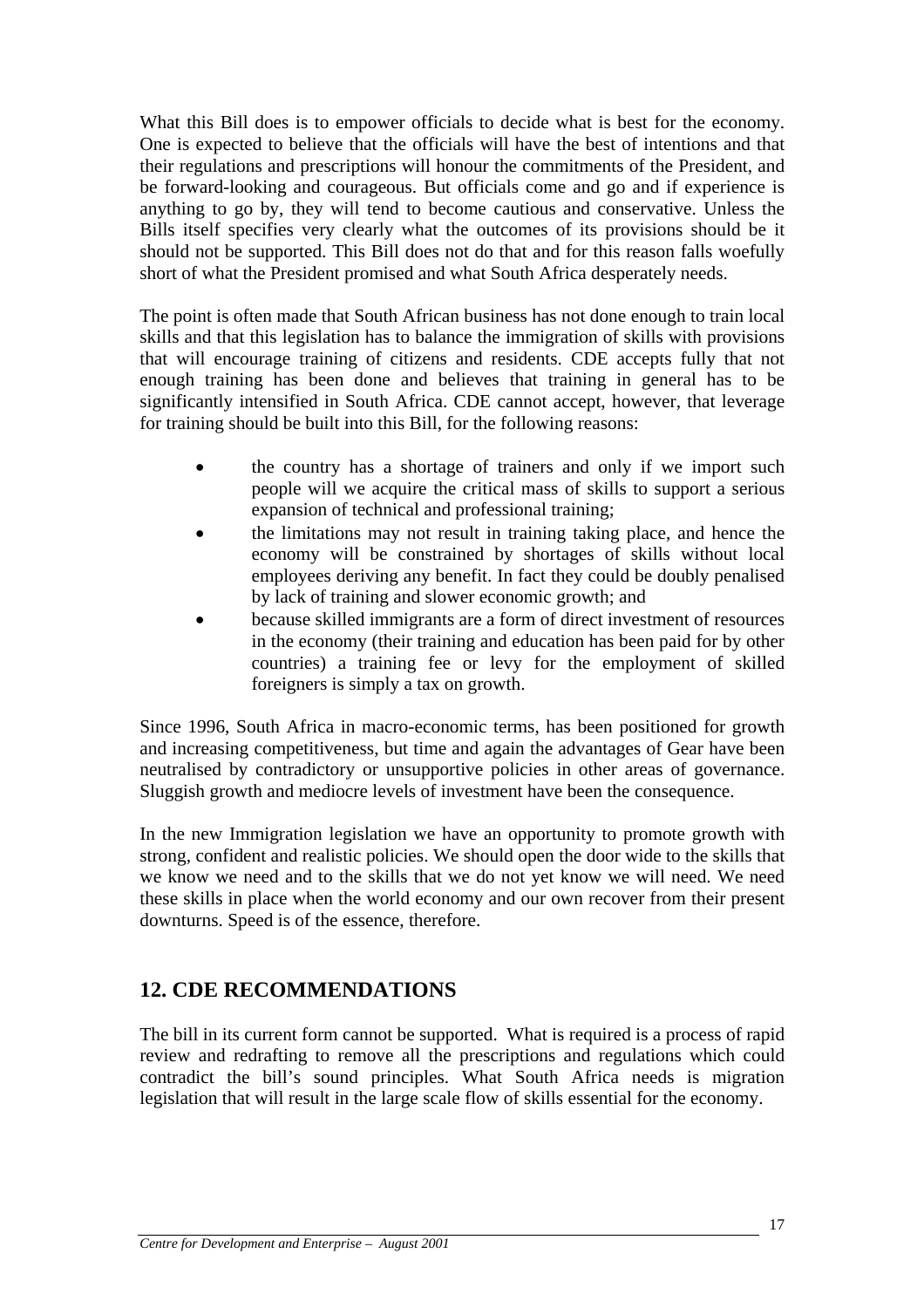# **CDE CONSULTATIVE MEETING, 3 August 2001**

# *List of participants*

| Wilna Barnard             | Manager, Trade and Investment SA                                  |  |  |
|---------------------------|-------------------------------------------------------------------|--|--|
| Ann Bernstein             | Executive director, CDE                                           |  |  |
| <b>Elisabeth Bradley</b>  | Wesco Investments, chairman CDE Board                             |  |  |
| Victoria Bronstein        | Lecturer, School of Law, University<br>of<br>the<br>Witwatersrand |  |  |
| Neil Campbell             | Executive director, South African Dental Association              |  |  |
| William Chang             | Assistant director, Taipei Liaison Office                         |  |  |
| <b>Marianne Combrink</b>  | Facilitation officer, Trade and Investment SA                     |  |  |
| A Daly                    | Deputy-director Human Resources, University of the                |  |  |
|                           | Witwatersrand                                                     |  |  |
| Vic Esselaar              | Industrial Relations manager, Chamber of Mines                    |  |  |
| J P Fegbeutel             | Corporate and legal services director, BMW (SA)                   |  |  |
| P Griessel                | General Secretary, Building and Industries Federation             |  |  |
|                           | of South Africa                                                   |  |  |
| Neville Goldin            | Human Resources manager, Afrox                                    |  |  |
| <b>Luanne Grant</b>       | Executive director, American Chamber of Commerce                  |  |  |
| <b>Mandy Haemen</b>       | Secretary general, Italian Chamber of Commerce                    |  |  |
| Judi Hudson               | Senior research co-ordinator, CDE                                 |  |  |
| Sitwana Imenda            | Executive director, University of the North                       |  |  |
| Jon Klaaren               | Associate professor, School of law, University of the             |  |  |
|                           | Witwatersrand                                                     |  |  |
| Kobus Kleynhans           | Chief director, AgriSA                                            |  |  |
| S Krippendorf             | International Office, Potchefstroom University for                |  |  |
|                           | <b>Christian Higher Education</b>                                 |  |  |
| T S Kuan                  | Assistant director, Taipei Liaison Office                         |  |  |
| Philip Machanick          | Associate Professor, Computer Science, University of              |  |  |
|                           | the Witwatersrand                                                 |  |  |
| <b>M</b> Manley           | Head, Group Human Resources, Board of Executives                  |  |  |
| Soto Ndukwana             | Executive Director, Makana Investments, deputy chair              |  |  |
|                           | <b>CDE</b> Board                                                  |  |  |
| Kamilla Rasmussen         | Economist, Delegation of the European Commission                  |  |  |
| <b>Karen Redelinghuys</b> | Human Resources manager, Technikon Pretoria                       |  |  |
| Khan Saadata              | Consular Assistant, SA Consulate in Jeddah                        |  |  |
| <b>Lawrence Schlemmer</b> | Senior consultant, CDE                                            |  |  |
| <b>Eddie Skeen</b>        | Technical advisor, Institute for Commercial<br>and                |  |  |
|                           | <b>Financial Accountants</b>                                      |  |  |
| <b>Bob Tucker</b>         | Chief Executive Officer, Banking Council                          |  |  |
| J van der Elst            | Head, International Office, Potchefstroom University              |  |  |
|                           | for Christian Higher Education                                    |  |  |
| J C van Wyk               | Legal advisor, Technikon SA                                       |  |  |
| Sandra von Lingen         | Chief Executive Officer, British Chamber of Business              |  |  |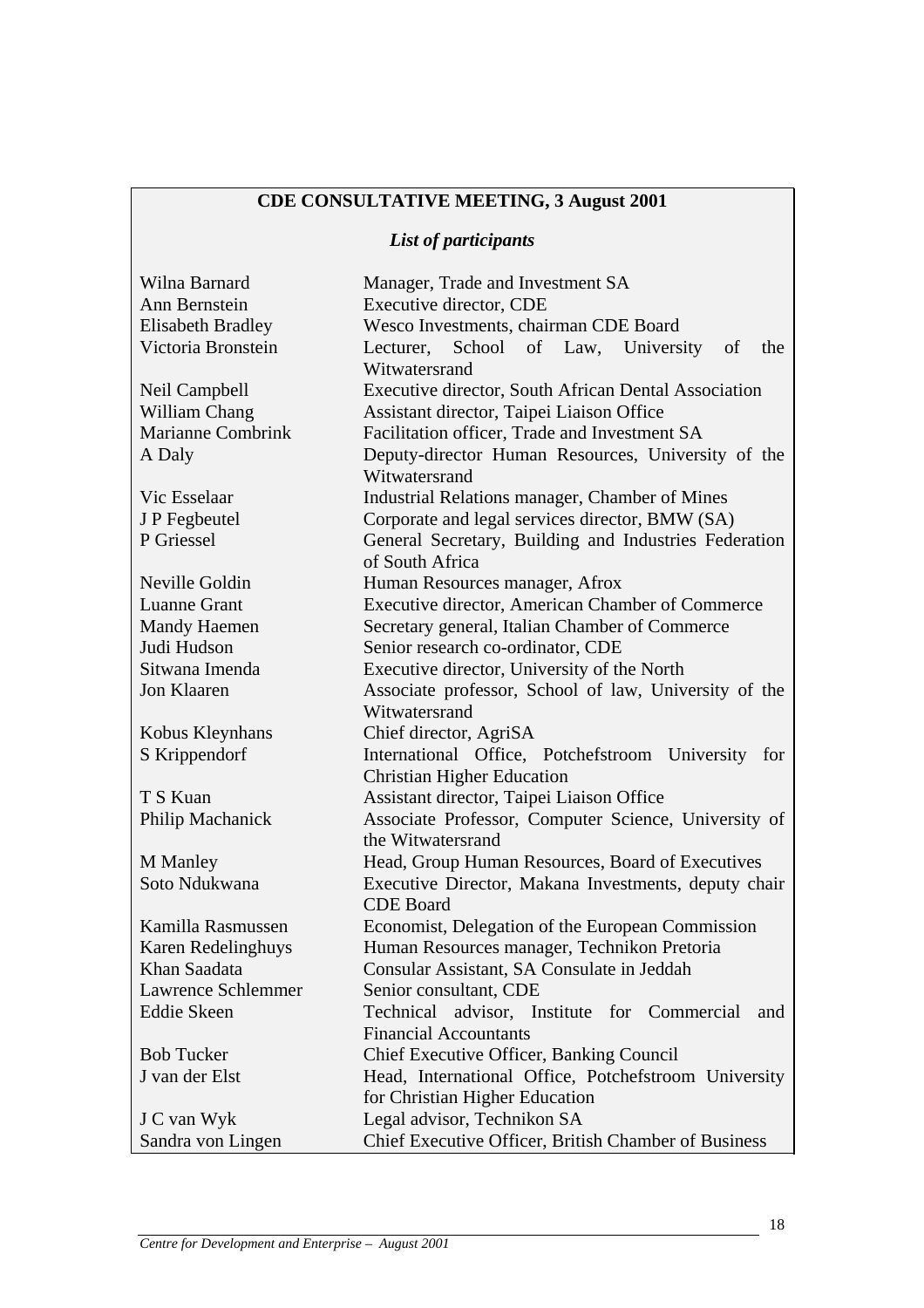CDE, on the basis of its wide consultations in the time available*, (See box: CDE Consultative Meeting, page 18)* has to recommend that the following revisions be made to all applicable sections as a matter of urgency:

- *(1)* **The legislation must guarantee unambiguously that until such time as South Africa's educational crisis and training deficits are overcome, the entry of all potentially economically productive skills is facilitated.** It should therefore be specified very clearly that
	- a) a 'needed skill' is
	- grade 12 with university entrance level of maths and/or science, technical, commercial or vocationally relevant subjects (eg health services at matric level);
	- any skill which equals Grade 12 plus a further or higher qualification.
	- demonstrated entrepreneurial ability starting at very low levels appropriate to a developing country; and
	- essentially any skill that makes an applicant readily employable and/or will allow such an applicant to become self-employed at a level at which income and or company taxes are paid.
	- b) Anyone with such skills **will** (not 'may') be welcome in South Africa. (The only proviso being that they do not have a criminal record).

Any more stringent or onerous criteria are bound to exclude skills and aptitudes that the economy needs.

- *(2)* That the terminology **'shall'** will replace **'may'** in the consideration of applications for permits. The terms 'the Department *may issue'* that are used in all provisions relating to entry permits while the term '*shall'* is used in the case of restrictive clauses (see 12 (2), for example). The term '*may*' has discretionary connotations that should be unnecessary given the qualifications contained in the legislation. There is no reason why the term used should not be '*shall'* in all cases.
- (3) That the requirement that terms and conditions for employment should not be inferior to those prevailing be scrapped in the case of all skills above the level of, or outside the limits of, those to which industrial council and bargaining council agreements apply.
- (4) That the requirements for Permanent Residence exclude the requirement that the applicant should have a minimum net worth (which is redundant in the light of other requirements).
- (5) That yearly limits on any numbers of permanent residents should not apply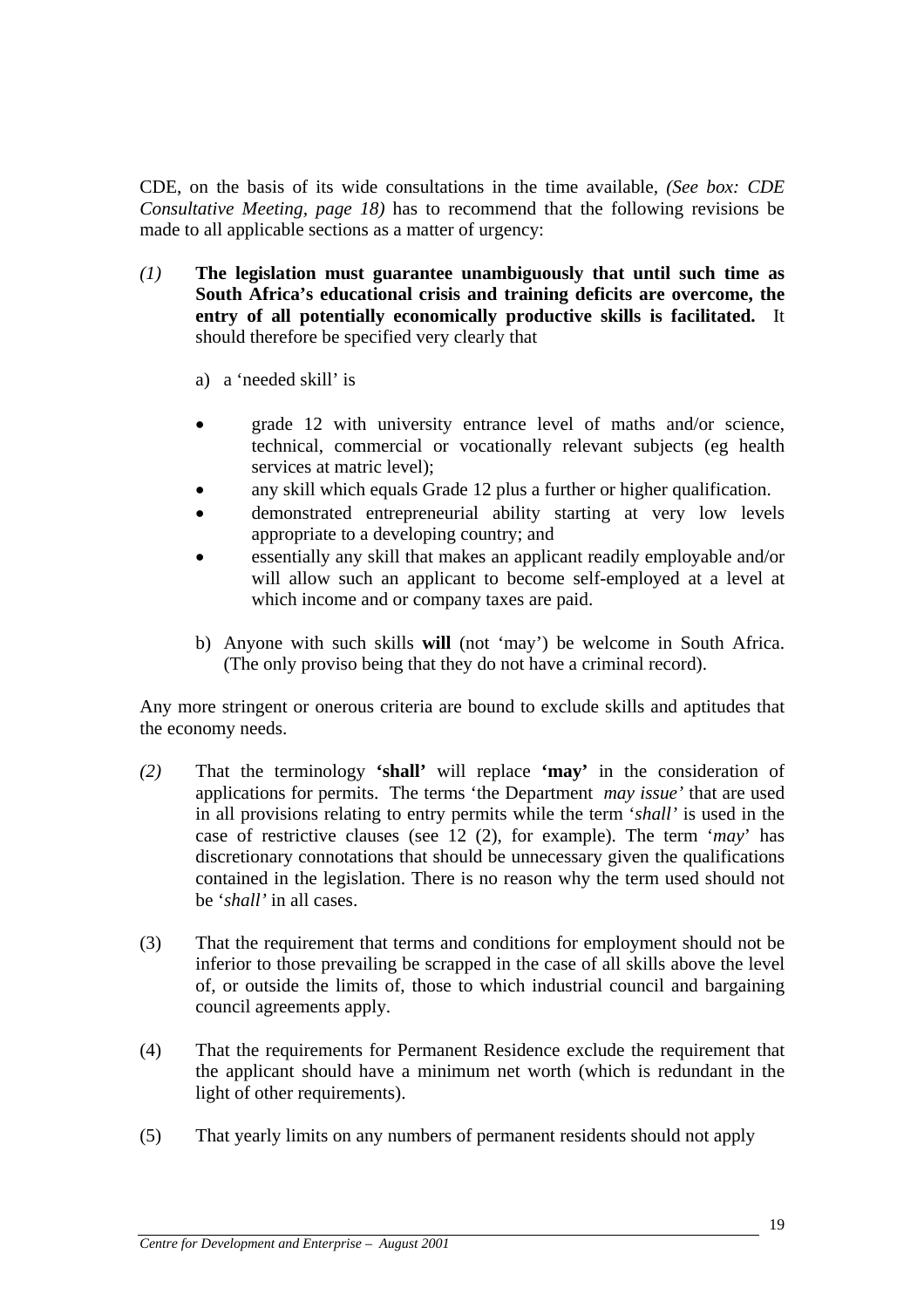- (6) That objections to the certification by chartered accountants in the case of applications for work permits be referred directly to the immigration court, since, as the Immigration Bill stands, no follow-up procedure is specified
- (7) That the legislation provides clear guidelines concerning the minimum investment capital requirement for entrepreneurs and self employed persons so as to include small and micro-entrepreneurs.
- (8) That all accountants registered by recognised statutory bodies be enabled to provide certification. CDE does not see a reason why chartered accountants should be the only providers of the certification required. Other accountants registered with recognised statutory bodies should also be accepted for this purpose.
- (9) And that no training fee additional to the existing skills levy be required in the case of employment of foreigners.

Business, in its reaction to these recommendations, must ask itself whether the time has not come to be more emphatic in response to contradictory policy. The way in which the Immigration Bill can contradict or neutralise its own economic rationale is an opportunity for just such an emphatic response.

#### *References*

 $\overline{a}$ 

*HIV/Aids epidemic in Botswana* Botswana, 24 November 1999, p.20.<br><sup>xxii</sup> Government Gazette Vol.432, No. 22439, Republic of South Africa, Pretoria, 29 June 2001, pp21-22.<br><sup>xxiii</sup> Human Resource Development Strategy for Sou

 *-------------------------------------------------* 

*Centre for Development and Enterprise 17 August 2001*

<sup>&</sup>lt;sup>i</sup> Mbeki. T *State of the nation address* Opening of parliament speech. Cape Town, 9 February 2001.

<sup>&</sup>lt;sup>ii</sup> See South African Institute of Race Relations South Africa Survey 200-2001 South African Institute of Race Relations, Johannesburg, 2001.

iii South African Institute of Race Relations *South Africa Survey 200-2001* South African Institute of Race Relations, Johannesburg, 2001, p69.

<sup>&</sup>lt;sup>iv</sup> Tshabalala-Msimang, M *Budget speech at the National Council of Provinces* 12 June 2001, pp6-7<br><sup>v</sup> Quoted in 'Vantage Point with Terence Corrigan: Bring on the immigrants' in *Business Day* 5 April 2001.

<sup>&</sup>lt;sup>vi</sup> Quoted in 'Vantage Point with Terence Corrigan: Bring on the immigrants' in *Business Day* 5 April 2001.<br>
<sup>vii</sup> Quoted in *Business Day* 31 July 2000<br>
<sup>vii</sup> *Business Day* 22 June 2001<br>
<sup>ix</sup> Ouoted in *Business Day*

South African Institute of Race Relations *South Africa Survey 200-2001* South African Institute of Race Relations, Johannesburg, 2001, p364.<br>
<sup>xi</sup> Kane-Berman, J 'More people fleeing SA's ever-shrinking pool' in *The Citizen* 10 July 2001

<sup>&</sup>lt;sup>xii</sup> Quoted in Kane-Berman, J 'More people fleeing SA's ever-shrinking pool' in *The Citizen* 10 July 2001<br><sup>xii</sup> Quoted in Kane-Berman, J 'More people fleeing SA's ever-shrinking pool' in *The Citizen* 10 July 2001<br><sup>xiv</sup>

<sup>&</sup>lt;sup>xvii</sup> Quoted in Kane-Berman, J 'More people fleeing SA's ever-shrinking pool' in *The Citizen* 10 July 2001.<br><sup>xviii</sup> Quoted in 'Huge challenge to produce top skills', *Fast Facts* No 4, South African Institute of Race Re

April 2001.<br>
<sup>xix</sup> Ouoted in *Business Day* 25 January 2000

<sup>&</sup>lt;sup>xx</sup> ING Barings Bank, The demographic impact of AIDS on the South African economy, *South African Research*, Johannesburg: ING Barings Bank, 17 December 1999, p.14.

xxi Botswana Institute for Development Policy Analysis, *Interim Report: Aggregate macroeconomic impacts of*